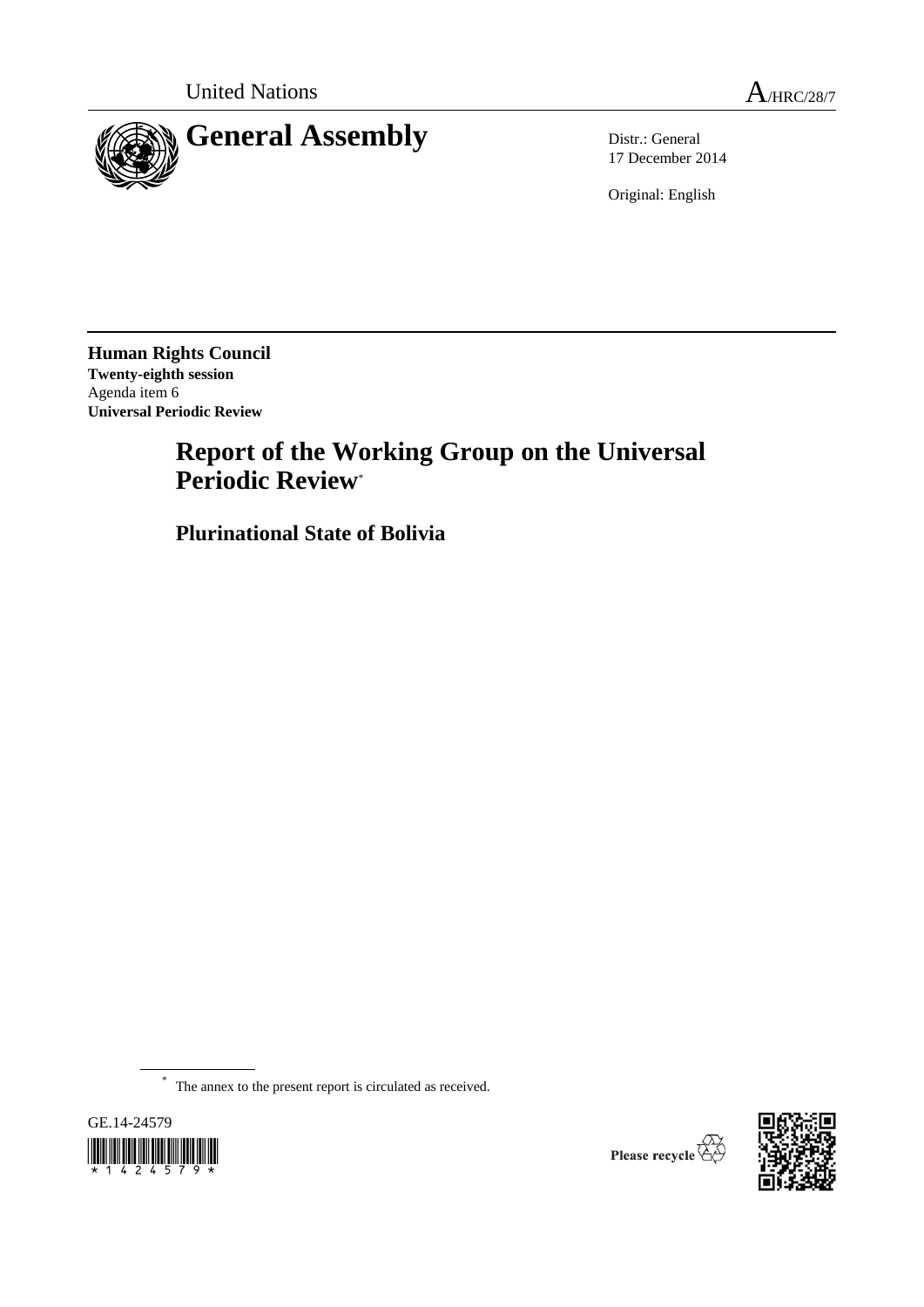# Contents

|       |           | Paragraphs  | Page          |
|-------|-----------|-------------|---------------|
|       |           | $1 - 4$     | 3             |
| Ι.    |           | $5 - 112$   | 3             |
|       | A.        | $5 - 22$    | $\mathcal{R}$ |
|       | <b>B.</b> | $23 - 112$  | 6             |
| H.    |           | $113 - 117$ | 13            |
| Annex |           |             |               |
|       |           |             | 26            |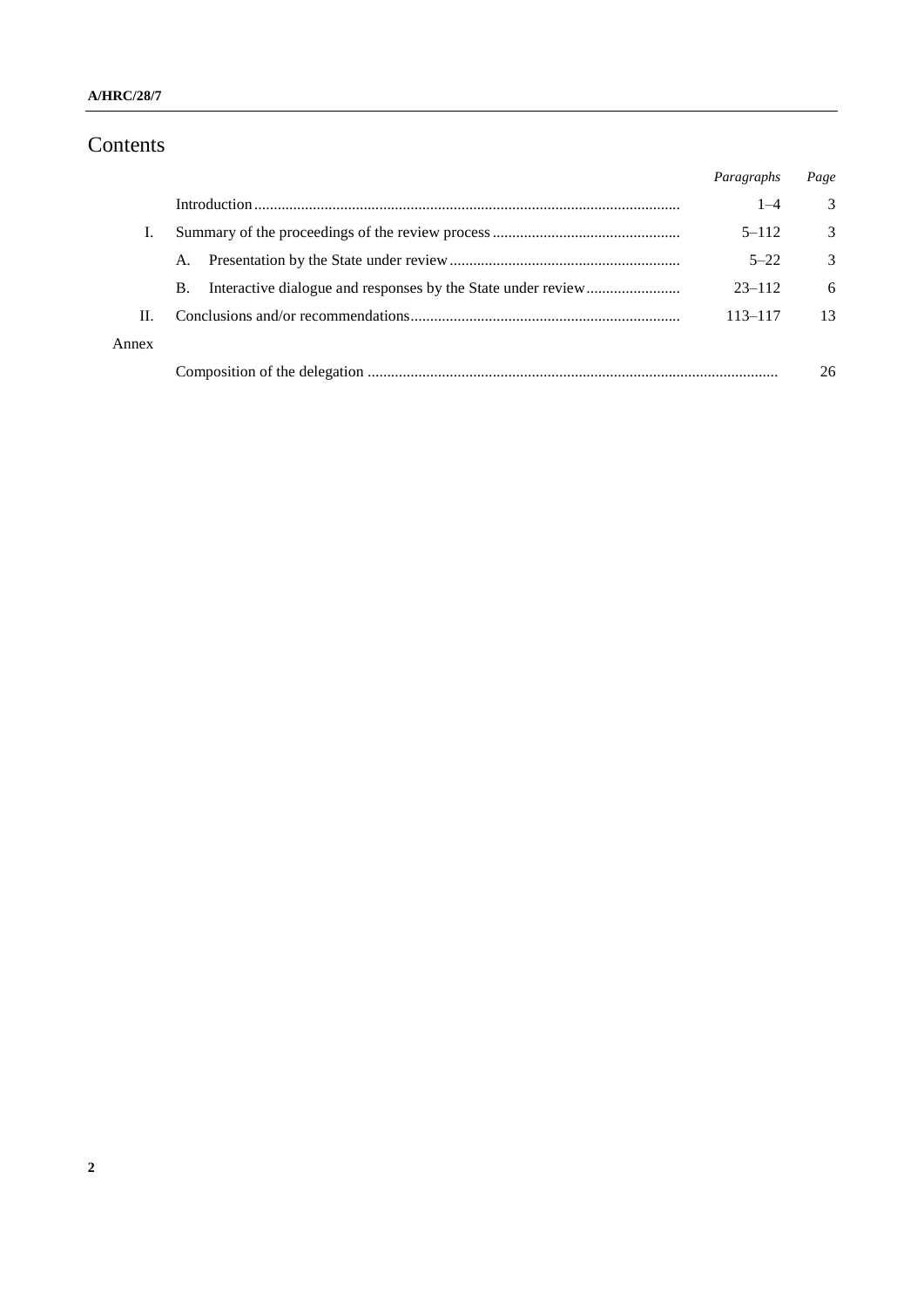### **Introduction**

1. The Working Group on the Universal Periodic Review, established in accordance with Human Rights Council resolution 5/1 of 18 June 2007, held its twentieth session from 27 October to 7 November 2014. The review of the Plurinational State of Bolivia was held at the 4th meeting on 28 October 2014. The delegation of the Plurinational State of Bolivia was headed by Héctor Enrique Arce Zaconeta, State Attorney General. At its 10th meeting, held on 31 October 2014, the Working Group adopted the report on the Plurinational State of Bolivia.

2. On 15 January 2014, the Human Rights Council selected the following group of rapporteurs (troika) to facilitate the review of the Plurinational State of Bolivia: Benin, Costa Rica, and Pakistan.

3. In accordance with paragraph 15 of the annex to resolution 5/1 and paragraph 5 of the annex to resolution  $16/21$ , the following documents were issued for the review of the Plurinational State of Bolivia:

(a) A national report submitted in accordance with paragraph 15 (a) (A/HRC/WG.6/20/BOL/1);

(b) A compilation prepared by the Office of the United Nations High Commissioner for Human Rights (OHCHR) in accordance with paragraph 15 (b) (A/HRC/WG.6/20/BOL/2);

(c) A summary prepared by OHCHR in accordance with paragraph 15 (c) (A/HRC/WG.6/20/BOL/3).

4. A list of questions prepared in advance by Belgium, the Czech Republic, Germany, Liechtenstein, the Netherlands, Mexico, Norway, Slovenia, Spain, Sweden, Switzerland and the United Kingdom of Great Britain and Northern Ireland was transmitted to the Plurinational State of Bolivia through the troika. The questions are available on the extranet of the universal periodic review (UPR). Additional questions raised during the dialogue by Canada, Finland, France, Montenegro and Portugal are summarized in section I.B below.

### **I. Summary of the proceedings of the review process**

#### **A. Presentation by the State under review**

5. In his introductory remarks, the State Attorney General, Mr. Arce Zaconeta, referred to five main issues, (a) the Political Constitution of the Plurinational State of Bolivia; (b) economic, social and cultural rights; (c) political rights and democracy; (d) the development of new codification, together with judicial and social legislation; and (e) perspectives on human rights.

6. Since its first review in 2010, the Plurinational State of Bolivia had made progress in the implementation of commitments for the fulfilment of human rights, in line with the Constitution. The new Constitution was the result of a social and political struggle based on the principles of the promotion, protection and enjoyment of human rights. The Constitution, drafted through a democratic process, established international human rights treaties as taking precedence in the national legal order.

7. The adoption of the new Constitution marked an important change in the country, as a basis for restructuring the Plurinational State, with the cultural diversity that characterized the population determining the basis for social justice. The Constitution recognized the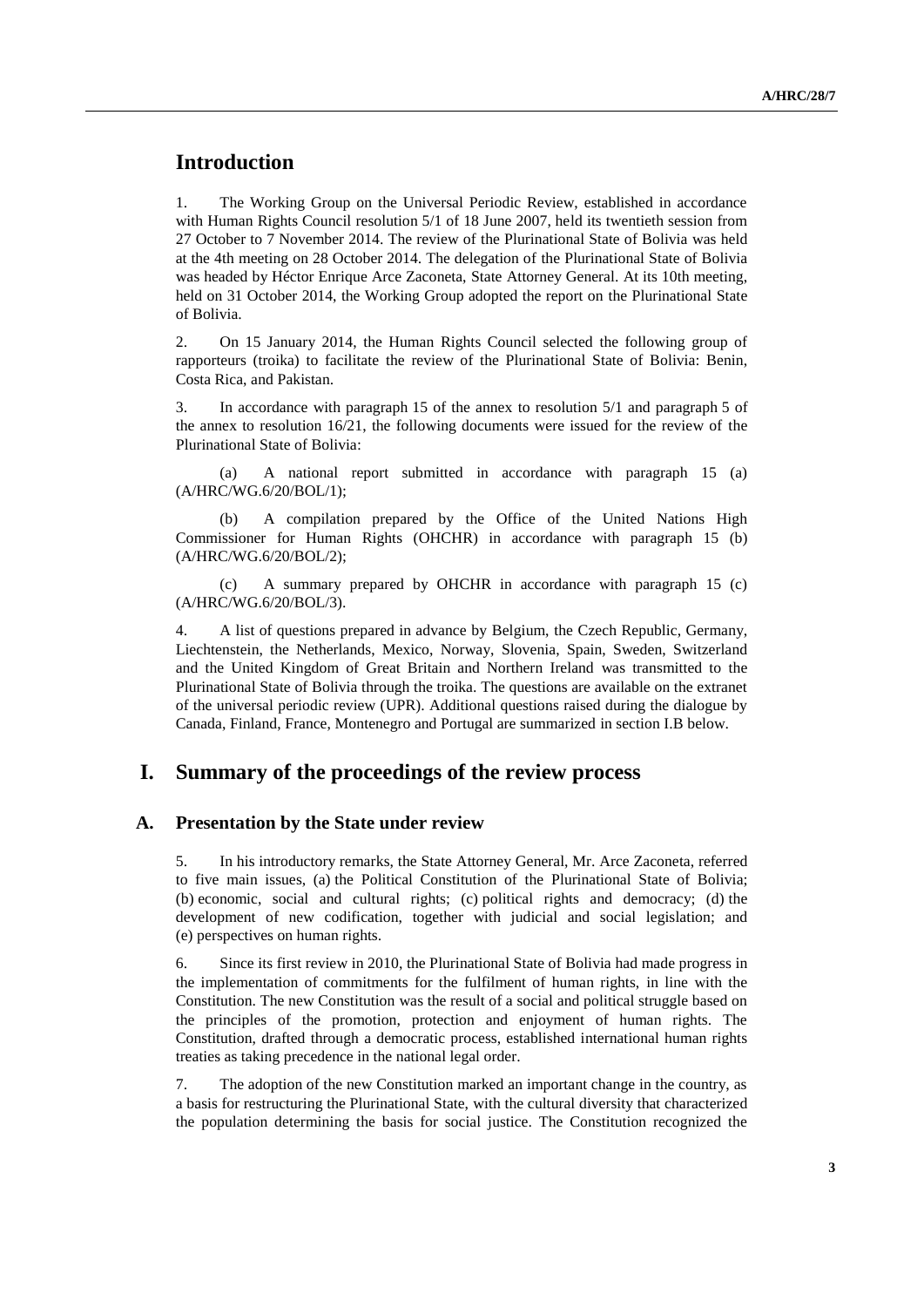rights of nations and indigenous peoples, native and peasant, to exercise their own justice system. Legislation was important to achieve *buen vivir* ("Good Living") for the peoples, but it could not disregard their needs. During the period 2010–2014, the Plurinational State of Bolivia had adopted a broad spectrum of laws for the effective realization of rights, including laws for the protection of the right to education, health, housing, the rights of peoples in vulnerable situations, older persons and persons with disabilities, as well as the rights of nations and indigenous peoples, native and peasant, and Afro-Bolivians.

8. As a result of the implementation of the economic, social, community and productive model, the Plurinational State of Bolivia had reduced extreme poverty from 38 per cent in 2005 to 18 per cent in 2013. The Plurinational State of Bolivia had taken a strategic approach to the administration of economic resources and redistributed earnings through conditional social bonuses. Progressive and sustainable salary increases had also been implemented, consolidating the basis for a truly social State.

9. In the area of health, the national budget had increased significantly. Important programmes aimed at consolidating the comprehensive, intersectoral and intercultural approach to health, based on the universality and quality of health services, were highlighted.

10. The right to education had been recognized in the Constitution. The Plurinational State of Bolivia provided free education at all levels, including at higher level. It promoted assistance to primary and secondary education for all children through the provision of an economic incentive. The use of technology in education was also being promoted. Community Distance Learning Centres had been set up in rural areas and access to internet services and mobile communication had been made possible. Free laptop computers had been provided to all teachers and computers were being distributed to all secondary level students.

11. In the area of labour rights, important laws, programmes and policies had been adopted. The unemployment rate had been lowered from 8 per cent in 2006 to 3.2 per cent in 2012.

12. The delegation also provided information on legislation and policies regarding access to land, the promotion of agricultural production and the prioritization of organic production in harmony with "Mother Earth". The capacities of nations and indigenous peoples, native and peasant, and Afro-Bolivian communities had been strengthened, with an emphasis on intercultural knowledge and practices. Universal agricultural insurance, known as Pachamama, had been created, with a view to securing agricultural production affected by climate change.

13. Information regarding strategic action to ensure access to housing, drinking water and sanitation, and electricity was also provided. The Plurinational State of Bolivia indicated that it had reached the Millennium Development Goal on the reduction of extreme poverty and hunger and the third target of the seventh goal, of halving the proportion of the population without sustainable access to safe drinking water.

14. The Constitution had broadened the democratic participation of the population. Bolivians living abroad in around 30 countries could now exercise their right to vote. Free access to birth registration had also been extended.

15. Freedom of expression was guaranteed, and important legislation for the protection of journalists had been adopted during recent years. In 2010, a law to fight corruption had been adopted, which had led to 82 convictions and the recovery of more than 100 million United States dollars for the State. The Plurinational State of Bolivia had also adopted legislation to combat racism and all forms of discrimination.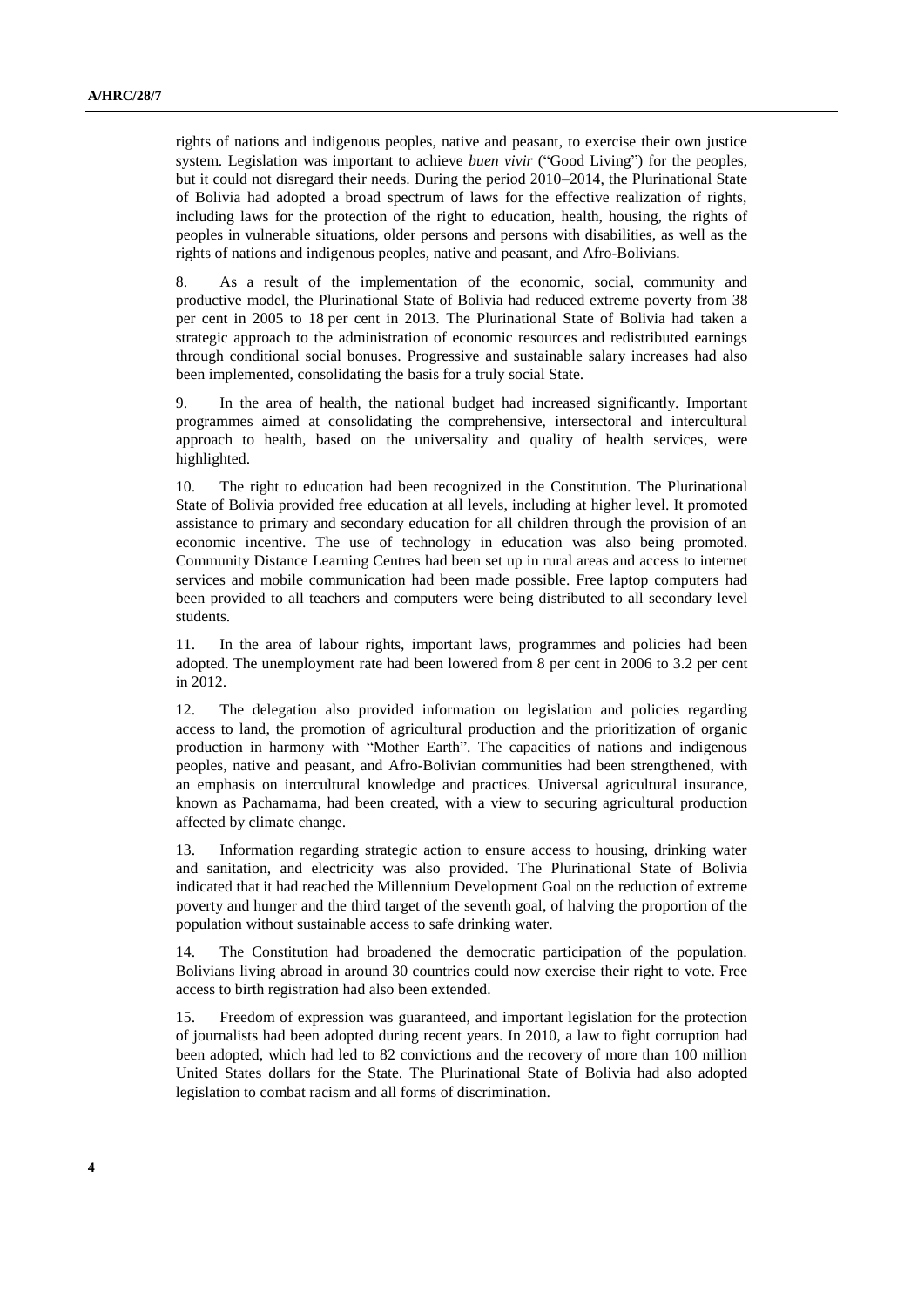16. Information on significant efforts to codify legislation was also provided. The Code of Constitutional Procedure, the Civil Procedure Code and the Children and Adolescent Code, inter alia, had been adopted and others, such as the Family and Family Procedure Code and the Penal System Code were currently being drafted. Penal reform was an important ongoing task in the Plurinational State of Bolivia, to guarantee effectively the right to life and security of the person.

17. The Plurinational State of Bolivia was working to address challenges to achieve "Good Living", to establish a truly social and democratic rule of law State. It was a nation that believed in itself and looks to its future with faith and hope. The Plurinational State of Bolivia was today a nation that respected itself and was respected in the international arena. In order to achieve its goals, it had adopted the Patriotic Agenda 2025, based on 13 pillars, establishing a dignified, sovereign and productive State. The main objective of the agenda was to implement the human rights enshrined in the Constitution.

18. The Minister of Justice provided information regarding the rights of women in the Plurinational State of Bolivia. In addition to 26 specific articles on women's rights in the new Constitution, a gender perspective and inclusive and non-sexist language had also been included. The progressive legal framework and the adoption of public policies had allowed the Plurinational State of Bolivia to make progress. The recognition of gender equality, non-violence and the full enjoyment of human rights for women were concepts that were now to be incorporated in all State and social structures.

19. Feminicide was also now criminalized. The Plurinational State of Bolivia had adopted legislation to guarantee women a life free of violence, with clear institutional responsibilities that allowed for timely intervention. The political activities of women were now also protected by the Law against harassment and political violence towards women now adopted, which prohibited all forms of discrimination against women in society.

20. The Comprehensive Act on guaranteeing a life free of violence for women established judicial procedures to punish those responsible for feminicide, and new offences of violence against women, including physical violence, violence in the media, sexual violence, violence in the provision of health services, economic violence, violence in the education system, violence in the exercise of political rights and leadership, and institutional violence. The law and regulations approved allowed for the progressive creation of shelters for women victims of violence, their children and other dependants. The regulations also established responsibilities for the creation and management of the comprehensive information system for gender-based violence prevention, assistance, punishment and eradication (SIPPASE), in the Ministry of Justice.

21. Information was also provided on progress made with regard to the rights of children and adolescents. Children's and adolescents' activities within the family framework and social community played a socialization and training role and were not a threat to children's rights. Activities were performed within a family framework in their communities, were culturally highly valued and accepted and had the aim of developing their skills for life and the strengthening of their communal life within the "Good Living" framework. The Children and Adolescents Code had been adopted in 2014.

22. With regard to progress made on the rights of nations and indigenous peoples, native and peasant, incorporated in the Constitution, the Plurinational State of Bolivia highlighted the importance of adopting a draft bill on prior, free and informed consultation. The Plurinational State of Bolivia emphasized its willingness and interest in establishing consultation processes to enable communities to introduce their own vision of development. Reference was also made to the importance of a law for the protection of nations and indigenous peoples and natives in highly vulnerable situations, adopted in 2013.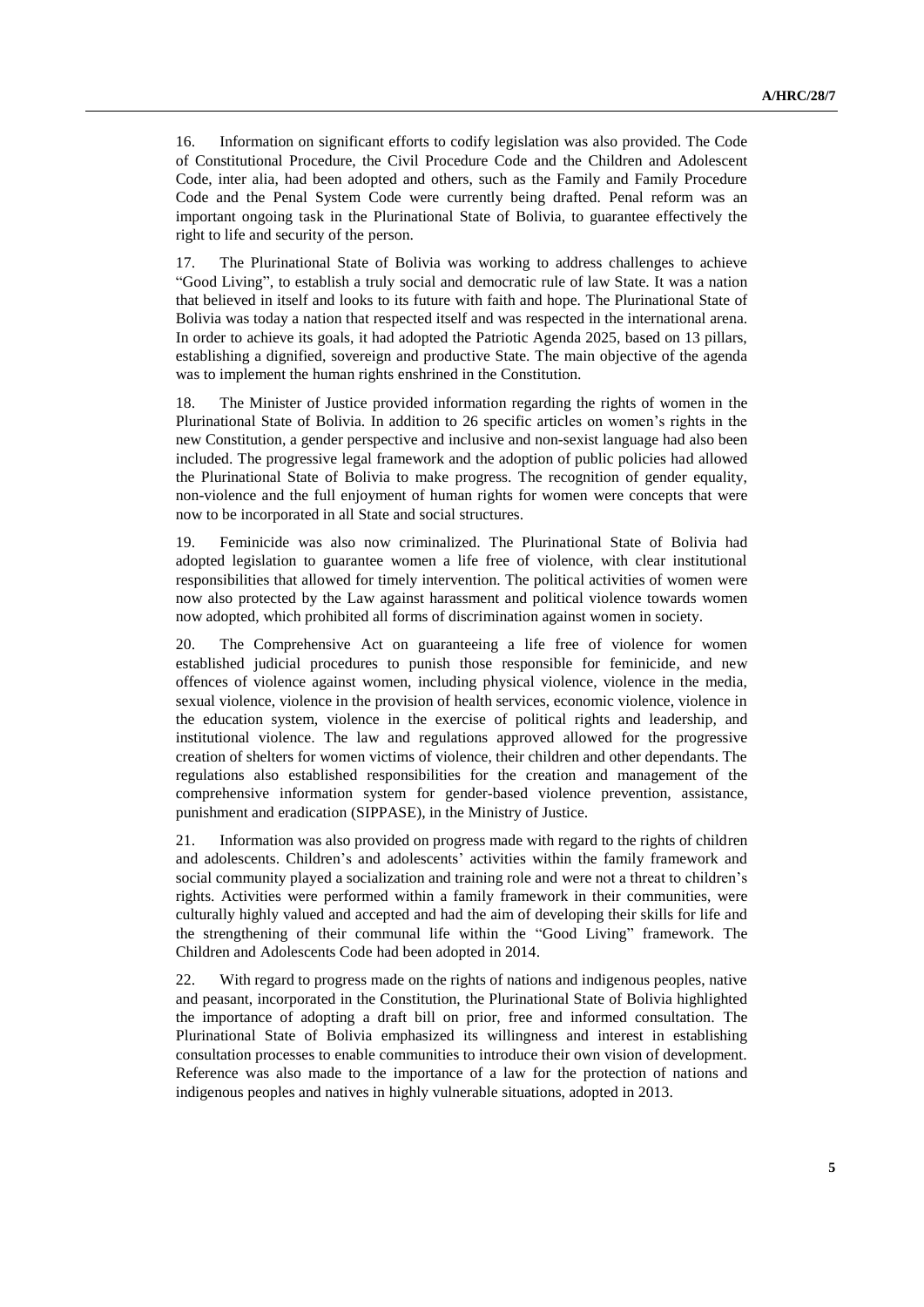#### **B. Interactive dialogue and responses by the State under review**

23. During the interactive dialogue, 76 delegations made statements. Recommendations made during the dialogue can be found in section II of the present report. All written statements of the delegations, to be checked against delivery on the United Nations Webcast archives, $<sup>1</sup>$  are posted on the extranet of the Human Rights Council when they</sup> become available.<sup>2</sup>

24. Ecuador recognized efforts to comply with the recommendations received in 2009 with regard to compliance with the First Millennium Development Goal and stated that it showed the importance the Plurinational State of Bolivia attached to the redistribution of wealth.

25. Cuba recognized efforts to implement recommendations from the first review, in particular the development of indicators on the rights to education, work, health, adequate food, housing and the right of women to a life free from violence.

26. The Bolivarian Republic of Venezuela underscored that the Plurinational State of Bolivia had recovered control of the country's economy and was working towards a just distribution of wealth and free education. It congratulated the State party on progress made in reaching the Millennium Development Goal of eradicating extreme poverty and hunger.

27. Finland expressed concern that abortion was criminalized in the Plurinational State of Bolivia and enquired about measures to implement the Acts related to the rights of women and the Strategic National Plan on Sexual and Reproductive Health 2009–2015.

28. France asked the delegation about the development of the justice system for indigenous peoples and its future within the reforms being undertaken, and about additional measures envisaged to address violence against women.

29. Germany welcomed progress made since the previous review of the Plurinational State of Bolivia, especially in combating poverty and introducing legislation to protect minority rights. It encouraged the State party to further those efforts.

30. Equatorial Guinea welcomed the establishment of a human rights education plan and the implementation of public policies in line with the 2025 Patriotic Agenda, stating that those initiatives would allow a broader integration of all communities in the territory.

31. Guatemala welcomed the ratification of international instruments, the adoption of laws and the creation of mechanisms to strengthen human rights, and the reduction of extreme poverty.

32. Hungary stated that, according to available data, more than 80 per cent of the prison population in the Plurinational State of Bolivia was awaiting sentence and was being held in pretrial detention. It expressed concern at the seemingly frequent political interference in judicial proceedings. Reference was made to the case of a Hungarian national.

33. India commended action to implement UPR recommendations and the commitment to establishing an inter-institutional forum on human rights issues for the preparation of periodic reports.

<sup>&</sup>lt;sup>1</sup> See http://webtv.un.org/meetings-events/human-rights-council/universal-periodic-review/20thupr/watch/bolivia-20th-session-of-universal-periodic-review/3864334821001.

<sup>&</sup>lt;sup>2</sup> See https://extranet.ohchr.org/sites/upr/Sessions/20session/Bolivia/Pages/default.aspx.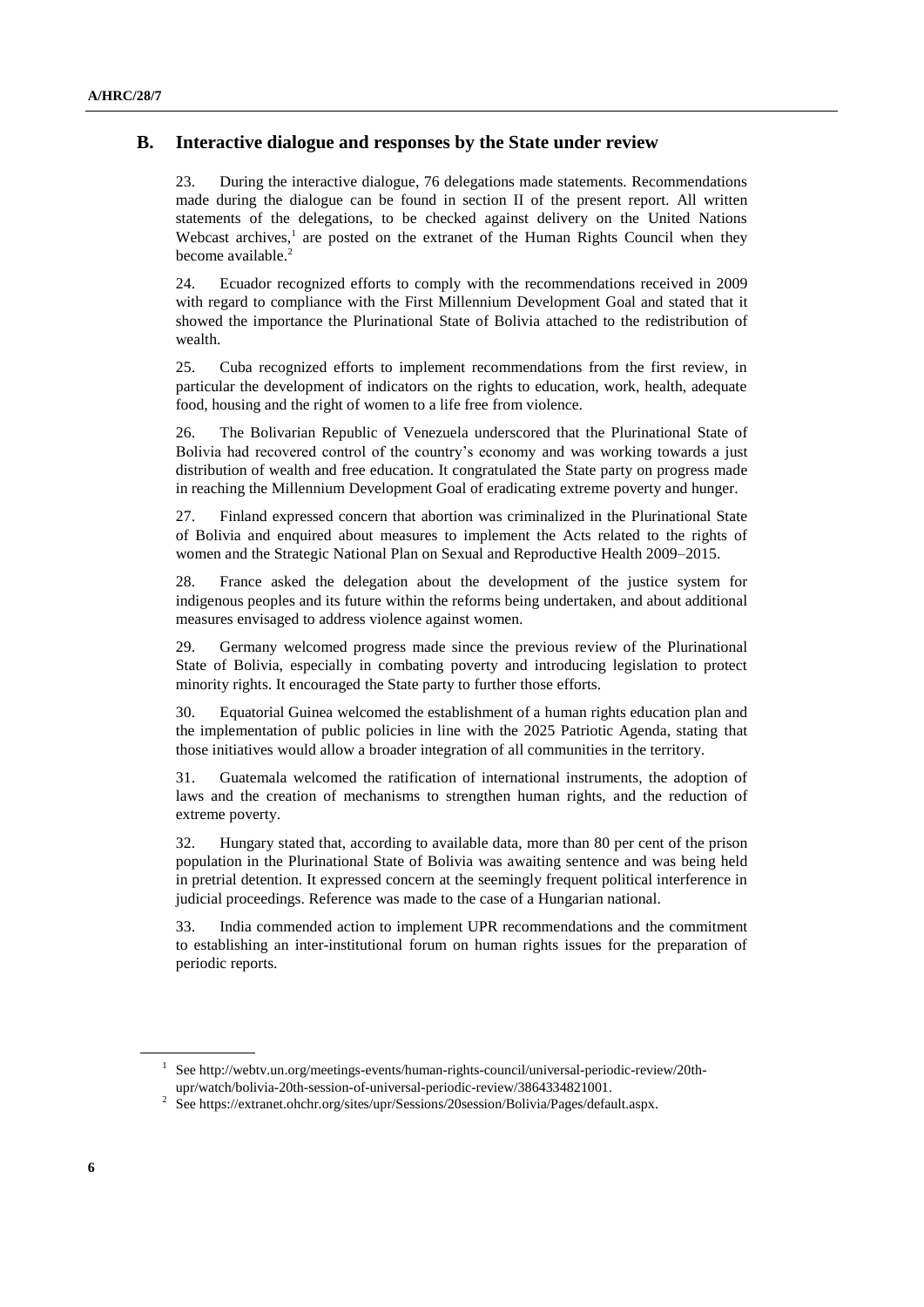34. Indonesia welcomed the launch of the Plan on Human Rights Education, the decision to launch a National Day against Racism and All Forms of Discrimination and the formulation of an action plan to eliminate racism and discriminatory practices.

35. The Islamic Republic of Iran noted positively legislative measures undertaken, the adoption of the Plan on Human Rights Education, the National Equal Opportunities Plan for women and the National Programme for Combating Gender-based Violence.

36. Ireland expressed concerns about high levels of impunity for human rights violations and urged the Plurinational State of Bolivia to strengthen rule of law, ensuring that no person or institution was above the law and that impunity for human rights violations was not tolerated.

37. Israel expressed concern that the Plurinational State of Bolivia still owed reports to treaty bodies, some overdue for more than four years.

38. Italy welcomed efforts to improve the functioning of the judicial system and encouraged the authorities to further engage on the reform of the justice sector and tackle issues concerning delay of justice and overuse of protective custody.

39. Kuwait valued the efforts of the Plurinational State of Bolivia towards the enhancement of the legal and institutional framework with a view to protecting and promoting human rights, and highlighted its cooperation with the mechanisms of the Human Rights Council.

40. Lebanon underscored steps such as the standing invitation extended to the special procedures of the Human Rights Council and the legal measures and mechanisms aimed at combating and punishing racism.

41. Malaysia noted positively achievements on poverty eradication, labour and employment policies, children's rights, education, and the right to safe drinking water and sanitation, in line with recommendations made by Malaysia during the first UPR.

42. Mauritania welcomed all legislative and political initiatives by the Plurinational State of Bolivia, such as the adoption of the Plan of Action 2012–2015 aimed at combating racism and all forms of discrimination. It recommended the adoption of the report on the State party.

43. Mexico recognized efforts on economic, social and cultural rights, and noted positively the collaboration with human rights mechanisms that had visited the country, as well as the renewal of the collaboration agreement with the regional office of the High Commissioner for Human Rights.

44. Montenegro enquired about the main challenges that needed to be addressed to reduce the number of overdue reports and about the activities to implement fully the 2012– 2015 Policy against Racism and All Forms of Discrimination.

45. Morocco congratulated the Plurinational State of Bolivia for its cooperation with the human rights mechanisms, including the special procedures, as well as efforts to promote the economic and social rights of vulnerable persons through the fight against extreme poverty.

46. Netherlands commended the Plurinational State of Bolivia for supporting the recommendations to uphold and improve the rights of women and girls. It expressed concern about the minimum age at which children would be allowed to work under law 548, as it seemed in contradiction with International Labour Organization Convention No. 138 (1973) concerning Minimum Age for Admission to Employment.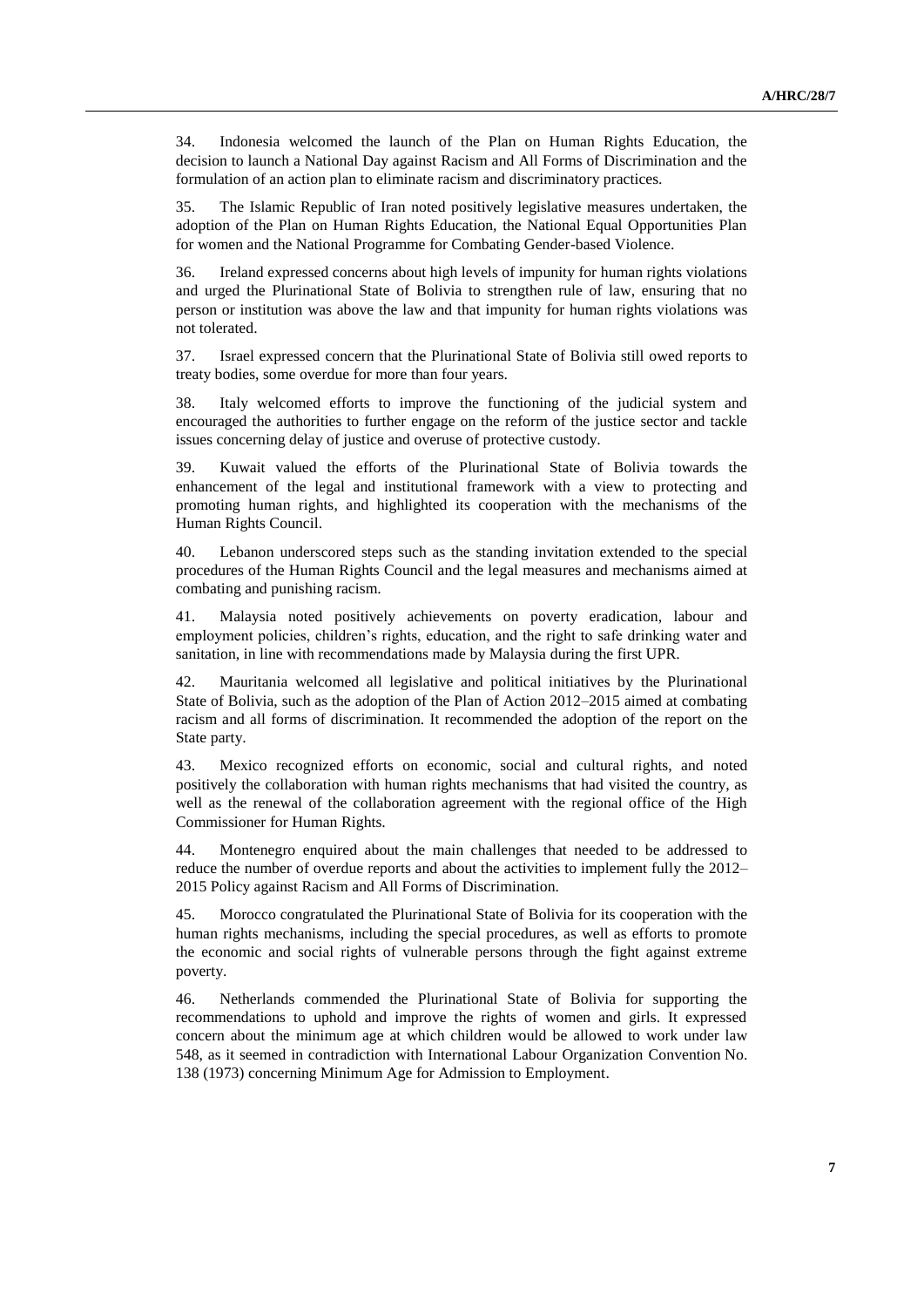47. Nicaragua highlighted the fact that the economic, social, community and productive model implemented by the Government of President Morales had made it possible for Bolivian society to live in conditions of equality and social justice.

48. Norway congratulated the Plurinational State of Bolivia on ratifying the Protocol to the American Convention for Human Rights but expressed concern about new legislation allowing children as young as 10 to work legally, and about long delays in trials and legal proceedings.

49. Pakistan commended the Plurinational State of Bolivia on meeting the Millennium Development Goal for extreme poverty. Pakistan also noted that Bolivia had improved access to education, health, basic services, food and housing through a wide range of policy measures.

50. Paraguay commended the National Equal Opportunities Plan and welcomed the voluntary commitment to creating an inter-institutional human rights space. It also stated that the Government's decision to develop indicators for education, work, health and other subjects would allow important advances.

51. Peru highlighted a number of advances made, such as the incorporation of norms on the right to education, bilingual intercultural education and the invitation to all special procedures of the Human Rights Council to visit the Plurinational State of Bolivia.

52. The Philippines noted policies and programmes to combat racism and all forms of discrimination, and to promote the people's rights to food, water, health and education. The Philippines appreciated efforts to eradicate the worst forms of child labour, and action taken to reduce cases or the incidence of human trafficking.

53. Poland expressed concern about the proper implementation of the law regarding preventing violence against women and children and about reports of discrimination against women and children.

54. Portugal commended the Plurinational State of Bolivia for developing human rights indicators in several key priority areas. Portugal asked for further information on a study that had found that 88 per cent of the school population experienced some form of violence.

55. The Republic of Korea noted the standing invitation of the Plurinational State of Bolivia to special procedures and the adoption and implementation of the 2012–2015 Action Plan to eliminate racism and all forms of discrimination, as well as the National Anti-Corruption Plan.

56. Romania appreciated the steps taken to meet the commitments to uphold human rights standards upon the election of the Plurinational State of Bolivia as a member of the Human Rights Council.

57. The Russian Federation commended the Plurinational State of Bolivia for expanding access to drinking water, medical care, telephone links, electricity, water supplies and modern housing. It noted efforts to combat poverty and progress made in ensuring freedom of belief, improving the situation of children and gender equality.

58. Responding to additional questions, the State party indicated that it had recently adopted a constitutional decision permitting a procedure in cases of permitted legal abortion, based on the right of women and mothers to decide. In the Plurinational State of Bolivia, no court order or proceedings were currently required for that right to be exercised.

59. Regarding the right of children to work, a Children and Adolescents Code had been adopted; the adoption process had proved a truly extraordinary experience, during which many child workers in the country had mobilized and asserted their right to work. Bolivian legislation complied with international treaties, particularly an International Labour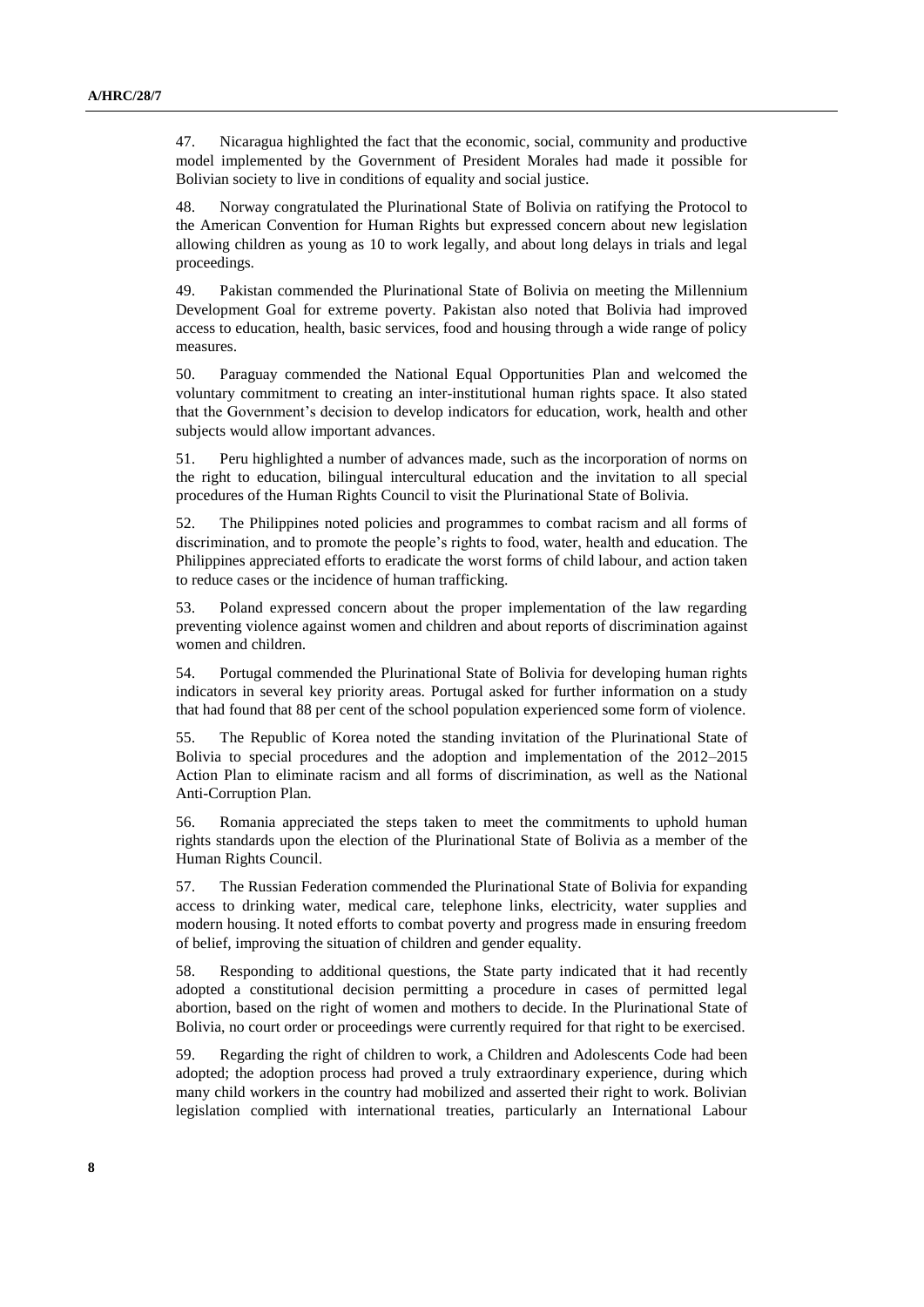Organization convention regarding the matter; however, all laws passed in the Plurinational State of Bolivia aimed to reflect the objective reality that they attempted to regulate. The work of minors, within the limits set by international treaties and the Bolivian Constitution, was protected.

60. One of the ongoing tasks was the construction of a criminal system that protected individuals' lives and freedom. In the Plurinational State of Bolivia, there were many cases in which accused persons attempted to hold up proceedings that were, unfortunately, against the interests of the State. Proceedings against persons who had attempted to destabilize or divide the country were drawn out by incidents created by the accused themselves. Regulations were being drawn up to correct the situation.

61. There had been no amendments to an old law on the press which was still in force, guaranteeing the right to freedom of expression. Although regulations had been adopted, at no time had they been regulations intended to restrict the rights of the communication media or freedom of expression, rather they had been laws that had recognized journalists' rights, such as the law known as "Hermanos Peñasco Layme".

62. Senegal took note of positive efforts for the protection of human rights, in particular the economic policy.

63. Sierra Leone commended the Plurinational State of Bolivia for achievements in the socioeconomic sphere, addressing women's rights, promoting human rights training, and including native languages in various teaching programmes.

64. Singapore noted the passing of the Comprehensive Act on guaranteeing a life free of violence for women and the Gender-based Political Harassment and Violence Act, as well as efforts to promote gender equality in employment and leadership positions.

65. Slovakia welcomed legislative steps taken since the first UPR cycle. It noted that the issue of child labour remained a concern and that justice required further progress and reform.

66. Slovenia noted a Constitutional Court ruling establishing that, in cases of rape, victims needed to report the offence in order to be able to have an abortion, rather than to have to press charges. Slovenia expressed concern about the legislation allowing children as young as 10 to work legally.

67. South Africa commended the concept of *buen vivir*, which called for greater accountability over patterns of consumption and production, including by transnational corporations and other business enterprises.

68. Spain congratulated the Government on the adoption of Law 348 to guarantee women a life free of violence, with an integral focus on women's protection, in which feminicide was classed as a crime. It expressed concern about living conditions and overcrowding in prisons.

69. Sri Lanka congratulated the Plurinational State of Bolivia for achieving the Millennium Development Goal relating to extreme poverty. It also noted efforts to develop the health and education sectors. It further commended the legislative and administrative steps taken to ensure the economic and social development of women, and providing for equal access to political rights.

70. The State of Palestine noted the establishment of the National Committee against Racism and All Forms of Discrimination, and the creation of a Vice Minister for Decolonization. It also acknowledged efforts to improve the situation of the most vulnerable members of the population.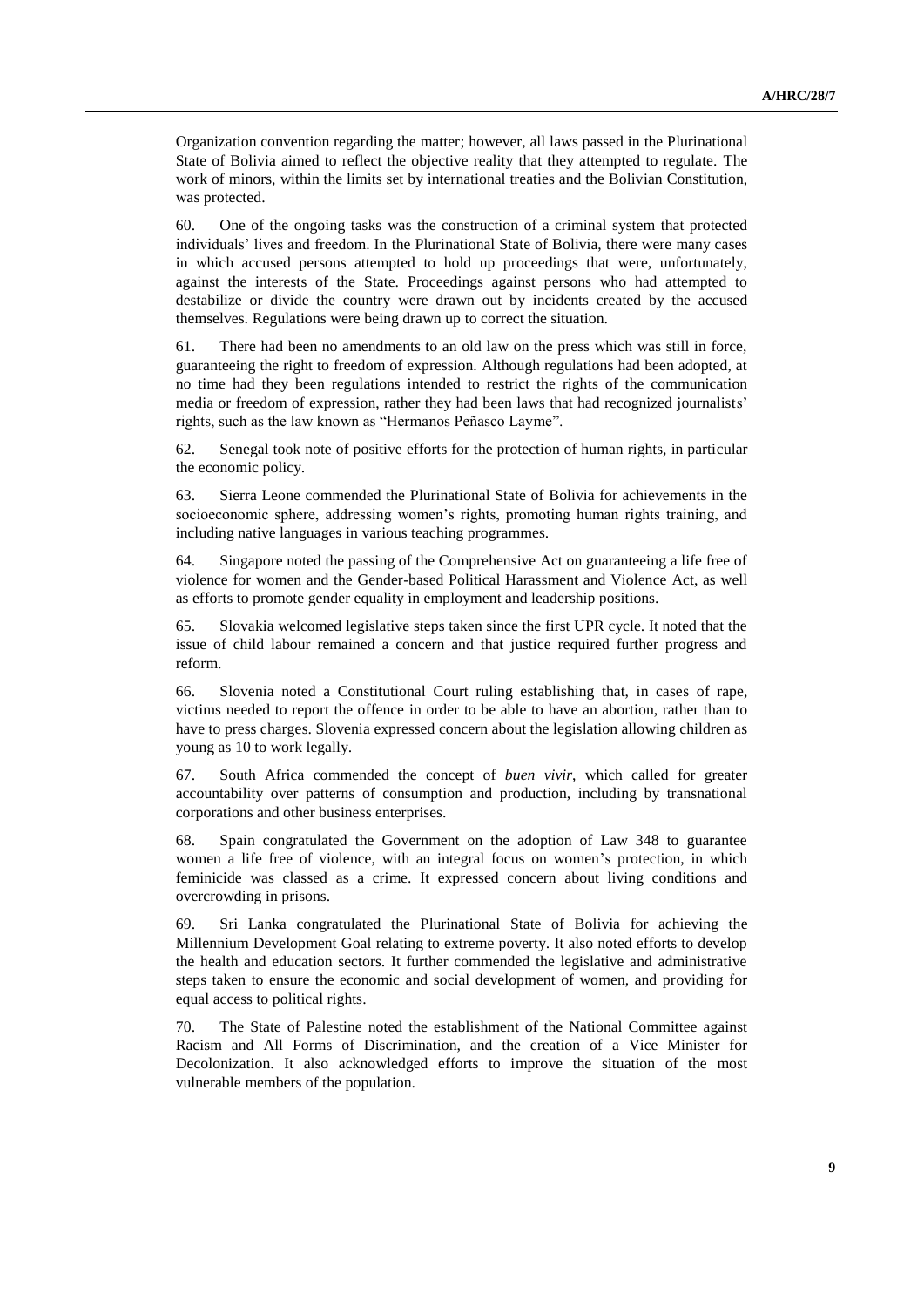71. Sweden noted the new legislation which lowered the minimum age for child labour to 10 years. Sweden also noted that the new law lowered the age of criminal responsibility from 16 to 14 years.

72. Switzerland noted that significant improvements in the judicial system were needed and that the implementation of the law to guarantee women a life free from violence should be strengthened.

73. The Syrian Arab Republic commended steps to fight extreme poverty, such as the establishment of the National Fund for Alternative Development, and the Programa Semilla.

74. Thailand commended efforts to enhance children's access to education and to increase women's representation in politics. Thailand looked forward to the effective implementation of the recently enacted laws and institutions established to protect the rights of women and girls.

75. Trinidad and Tobago noted the attainment by the Plurinational State of Bolivia of the Millennium Development Goal related to extreme poverty. It also noted that the right of access to drinking water was enshrined in the Constitution.

76. The United Kingdom of Great Britain and Northern Ireland noted the continued emphasis on addressing poverty and inequality. It welcomed the creation of the Torture Prevention Service, urging that it be fully independent of the Ministry of Justice, and that the definition of torture in national legislation be consistent with international law.

77. The United States of America noted the high rates of impunity and immunity for government officials facing corruption charges, prolonged preventative detention, politically motivated prosecutions and executive interference in the judiciary.

78. Uruguay underscored the ratification of a number of international treaties, the open invitation to the special procedures of the Human Rights Council, and advances in the reduction of extreme poverty and in equitable distribution of income.

79. Ghana welcomed measures to reduce poverty, improve and expand access to safe drinking water and steps taken to ensure that aboriginal campesino nations had access to education meaningful to their culture.

80. Viet Nam congratulated the Plurinational State of Bolivia for the recent achievements in the field of human rights and improvement of people's living standards.

81. Algeria encouraged the Plurinational State of Bolivia to continue efforts for the promotion and protection of human rights, notably regarding the fight against extreme poverty, justice, the right to education, the right to health, and women's rights.

82. Angola commended the progress made in the promotion and protection of human rights since the previous UPR. Angola also praised the efforts made to combat extreme poverty. Angola noted the Social and Community Housing Programme, which reduced housing deficits in rural areas.

83. Argentina congratulated the Plurinational State of Bolivia for its efforts to address discrimination, in particular the Plan of Action 2012–2015, which promoted the adoption of policies and legislation to eliminate racial discrimination.

84. Australia noted the legislation being considered by the Congress which required it to consult with indigenous peoples as part of policy formulation. Australia welcomed the work to address challenges faced by the justice system. Australia expressed concern that the Boy, Girl and Adolescent Code exposed children to potential labour exploitation.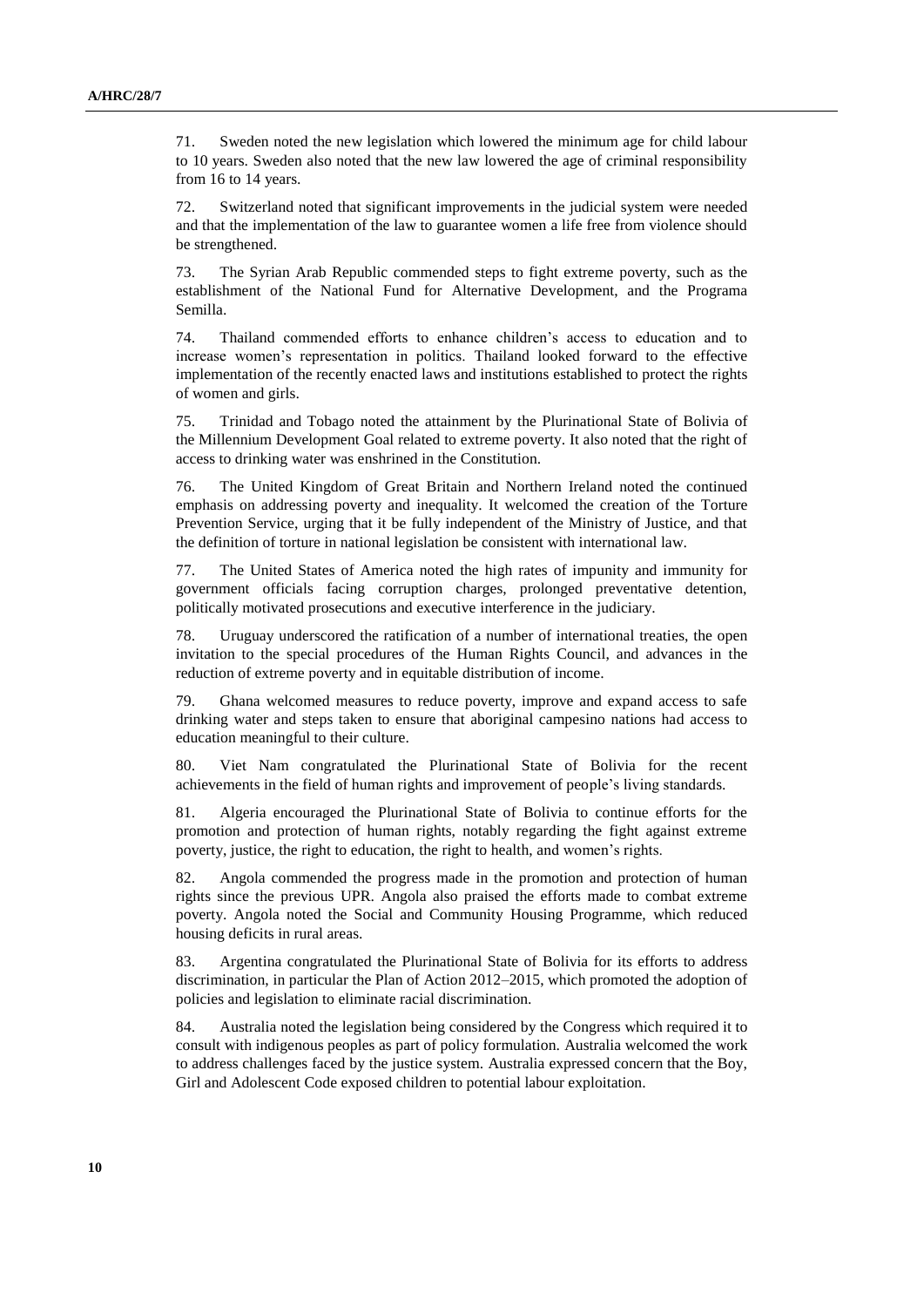85. Austria commended the ratification of international instruments and the good cooperation between the Plurinational State of Bolivia and the Office of the United Nations High Commissioner for Human Rights. Austria regretted reports of the mistreatment and unjustified punishment of inmates, and overcrowding. Austria expressed concern about the ineffectiveness of the judicial system.

86. Bangladesh welcomed action to implement recommendations from the first cycle. It regretted that the commitment for overseas development assistance to developing countries had not been realized, hindering the struggle against extreme poverty and the full enjoyment of human rights.

87. Belarus noted comprehensive measures taken in the area of labour relations, with guarantees of stable employment and decent wages. Belarus welcomed efforts to combat trafficking in persons.

88. While taking note of positive developments, Belgium noted however that the situation of women and girls, as well as of children, remained a concern.

89. Benin congratulated the Plurinational State of Bolivia for the recent ratification of international human rights instruments. It requested the support of the international community with a view to allowing the country to step up its action on the protection of human rights in the country.

90. Bhutan was pleased to note the efforts of the Plurinational State of Bolivia in reducing poverty and income equality. It further commended the State party for its efforts to promote and protect the rights of women and children and to implement the recommendations from the first review.

91. Brazil noted progress made regarding the achievement of the Millennium Development Goals, as well as the standing invitation extended to the special procedures and the fight against all forms of discrimination. It noted however the persistence of challenges with regard to the eradication of child labour.

92. Burundi welcomed efforts, in particular with regard to policies and strategic plans, including to address racism and other forms of discrimination. It encouraged the Plurinational State of Bolivia to continue advancing in the promotion and protection of human rights.

93. Canada asked the delegation about the implementation of Law 348 to protect women and guarantee them a life free from violence, including identifying institutions responsible for overseeing the implementation of the law. It remained concerned about the use of pretrial detention in the Plurinational State of Bolivia.

94. Chile highlighted the recent ratification of the Second Optional Protocol to the International Covenant on Civil and Political Rights, the Optional Protocol to the Convention on the Rights of the Child on a communications procedure and the Optional Protocol to the International Covenant on Economic, Social and Cultural Rights, which would require a high degree of implementation.

95. China highlighted that the Plurinational State of Bolivia had increased investment in education, protecting people's right to decent work and fair and reasonable pay. China noted the particular attention paid to the protection of the rights of women, children, the elderly, the disabled, indigenous peoples, refugees and migrants.

96. Colombia highlighted the commitment and efforts made by the Plurinational State of Bolivia to implement the recommendations received during the first review, as well as the transparency and cooperation with the human rights mechanisms.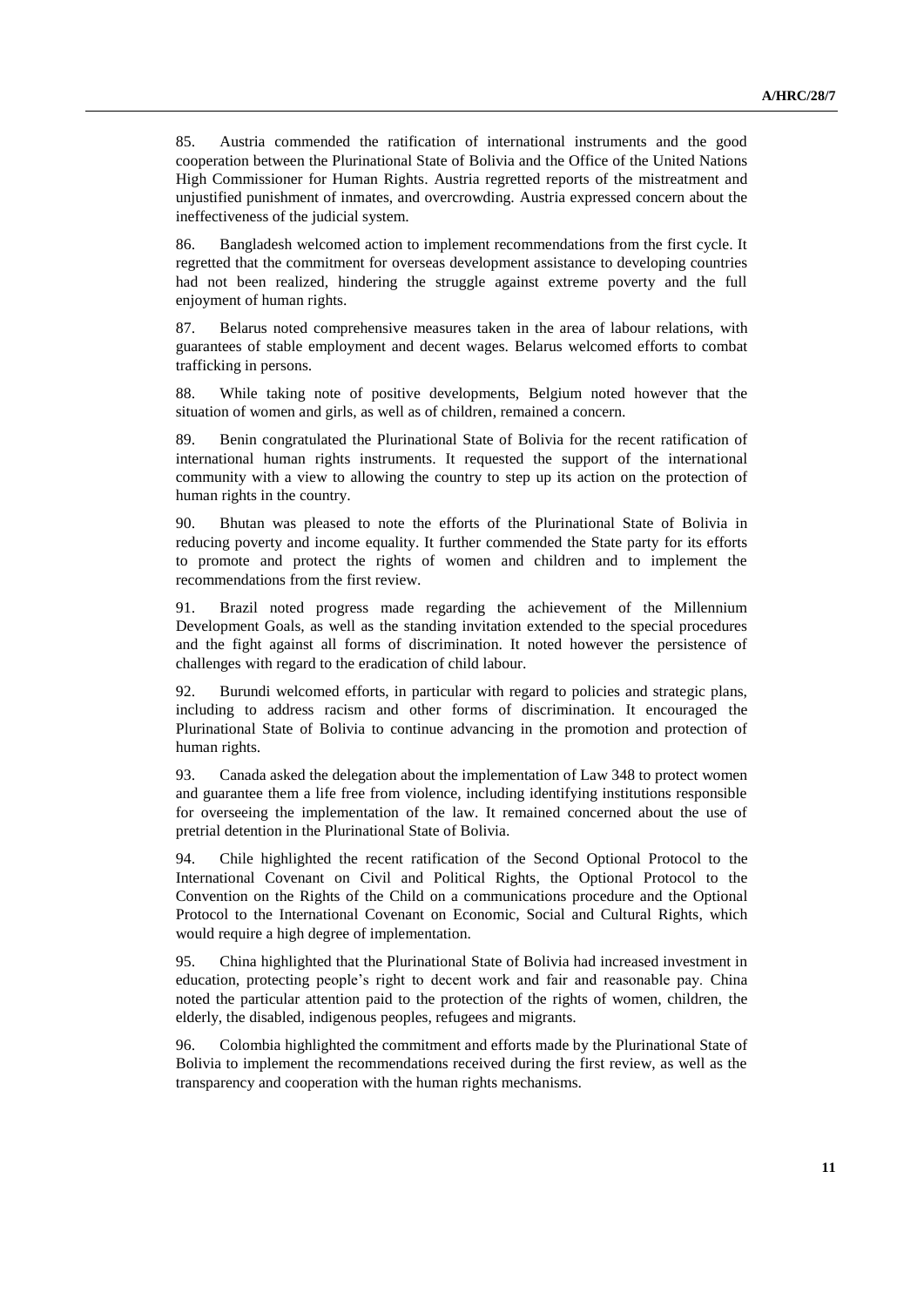97. Costa Rica congratulated the Plurinational State of Bolivia for progress made since the previous review. It remained concerned however about the situation of women, the weaknesses in the administration of justice and the persistence of discrimination as a structural problem.

98. Croatia welcomed progress made in improving public health services and education, as well as steps taken towards poverty reduction. It encouraged the Plurinational State of Bolivia to make further improvements in the justice sector.

99. Egypt noted the ongoing process for signing of the Inter-American Convention against Racism, Racial Discrimination and Related Forms of Intolerance. Egypt also positively noted efforts to prepare the following stage of the National Human Rights Action Plan, as well as the anticipated adoption of the Patriotic Agenda, aimed at eradicating extreme poverty.

100. The Czech Republic recognized the important role of human rights defenders in the protection of human rights. With regard to protection against torture, it welcomed steps taken to establish a national preventive mechanism.

101. The Democratic People's Republic of Korea took note of achievements in the fight against extreme poverty and the strengthening of the sociopolitical and judicial system to ensure the human rights of the people. It congratulated the Plurinational State of Bolivia for its election to the Human Rights Council.

102. Denmark indicated that the Plurinational State of Bolivia had accepted the recommendation of Denmark in 2009 to avoid further delays in the appointment of members of the highest judicial authorities. According to the State party's own evaluation, the new appointments had not however led to the expected change. It took note that the State party was currently preparing a new plan for the justice sector.

The Dominican Republic highlighted progress made since the previous review, in particular with regard to the rights of *campesinos* and the reduction of extreme poverty, and the achievement of the Millennium Development Goals.

104. Responding to additional comments regarding Act No. 348 on violence against women, the Plurinational State of Bolivia indicated that the law had been promulgated in 2013 and its regulations adopted later through a regulatory decree. The Act was the responsibility of the Ministry of Justice, which had established the Comprehensive Plurinational System for Gender-Based Violence Prevention, Assistance, Sanctioning and Eradication, more commonly known as SIPPASE. The Act defined more than 20 crimes, which were included in the Criminal Code.

105. Regarding human trafficking, the Plurinational State of Bolivia indicated that there was a law and a Plurinational Council against Human Trafficking and Smuggling, with all the authorities involved in the matter. There were departmental councils in the country's nine departments, which met periodically to examine the issue. There were also public policies, a plan regarding trafficking was already in force, and agreements with neighbouring countries were about to be signed with a view to eradicating the problem.

106. The Plurinational State of Bolivia further reiterated that it accepted, with the greatest respect and humility, all the recommendations made in a healthy and positive way. Bolivia welcomed the fact that the great majority of country representatives had valued the efforts that the Plurinational State of Bolivia was making to build a better society for its people. The St considered comments made by some delegations to be unwarranted.

107. The independence of the judiciary was one of the most important issues for the Plurinational State of Bolivia. The Constitution had established the direct and democratic election of judicial authorities by means of a popular election to guarantee their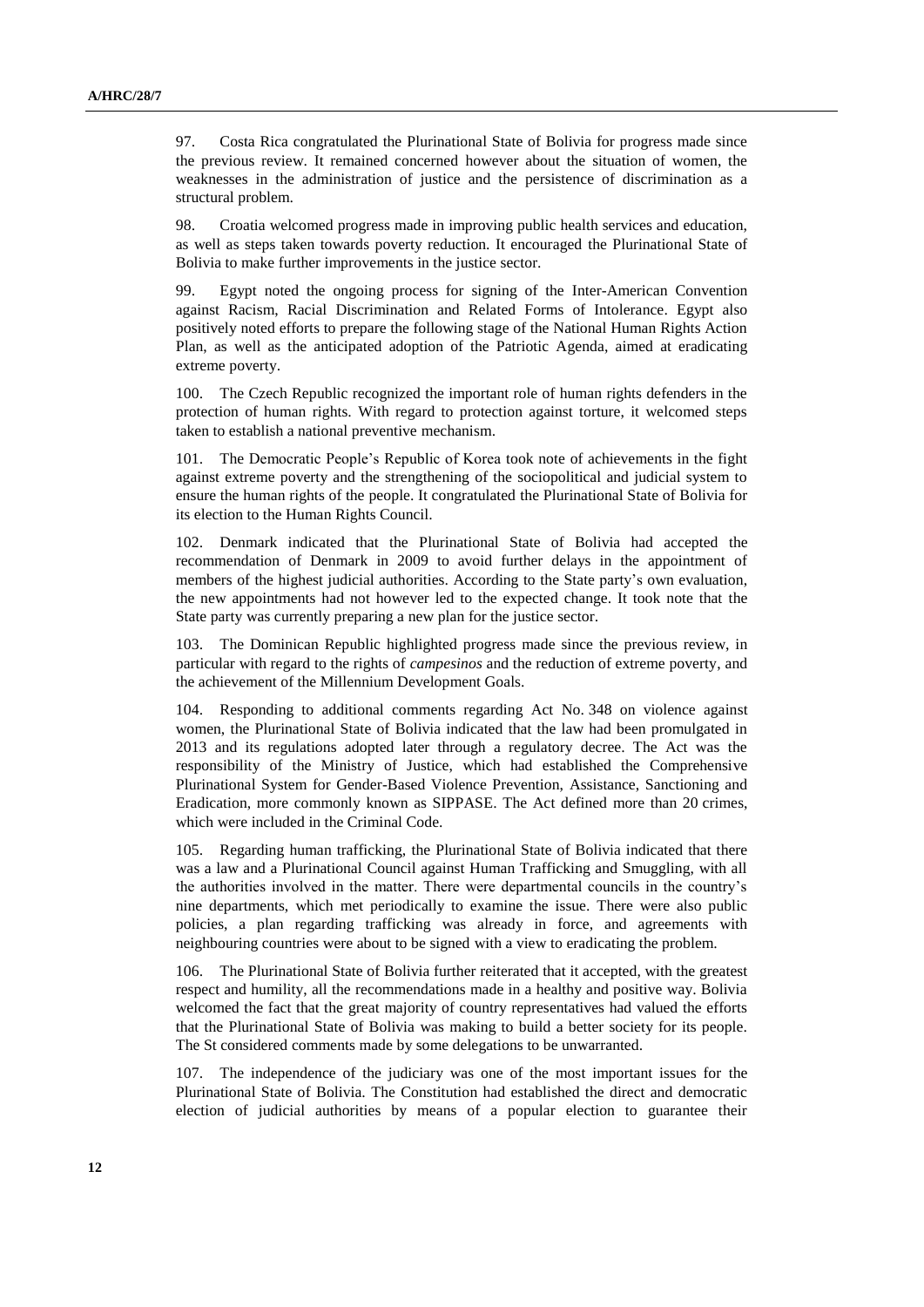independence. Additionally, the State party had been working to review and improve all Bolivian legislation.

108. Regarding comments made on corruption, the Plurinational State of Bolivia indicated that the claims were unjustified. Since the implementation of the Assembly, a number of laws had been introduced to address corruption. Any former government officials, including some who had served in the current government, who had been tried were serving custodial sentences for corruption. The Plurinational State of Bolivia was fighting a decisive, head-on battle against all forms of corruption.

The Plurinational State of Bolivia had not adopted legislation which was against children. The legislation adopted took into account the current situation in the State party, as in other countries.

110. Transitional measures had been put in place to recognize and protect defined age groups of children, to achieve minimum labour conditions which would allow them to work, protected in some cases under various forms of supervision, control and monitoring. The Plurinational State of Bolivia would succeed in putting in place protection mechanisms and hopefully in the next five years during the next cycle of the UPR, it would be able to say with satisfaction and dignity that it had eliminated child labour, particularly for younger children, in accordance with the agreements which it respected and had ratified.

111. With regard to freedom of expression, the Plurinational State of Bolivia reiterated that no journalists were persecuted, in prison, or being prosecuted. All the trials that were under way were based on the Printing Act, which was a law that was defended by the journalism sector; it was a very old law, almost 100 years old. He reiterated that additional laws had been adopted, while journalists had wide-ranging freedoms in his country.

112. To conclude, the Plurinational State of Bolivia thanked delegations for their congratulations on the State party's becoming a member of the Human Rights Council. The State party would make its best efforts to contribute to constructing a human rights culture, in harmony with Mother Earth, in which all countries submitted equally to all instruments and institutions, in order that, together and collectively, States could build a better world in which human rights were protected.

# **II. Conclusions and/or recommendations\*\***

113. **The recommendations formulated during the interactive dialogue/listed below have been examined by the Plurinational State of Bolivia and enjoy the support of the State party:**

113.1 **Incorporate the Rome Statute into national law (Mexico);**

113.2 **Consider ratifying the United Nations Educational, Scientific and Cultural Organization (UNESCO) Convention against Discrimination in Education (Ghana);**

113.3 **Ratify the UNESCO Convention against Discrimination in Education and ensure that primary education is free and compulsory for all (Portugal);**

113.4 **Ratify the Protocol to the American Convention for Human Rights (Norway);**

<sup>\*\*</sup> Conclusions and recommendations will not be edited.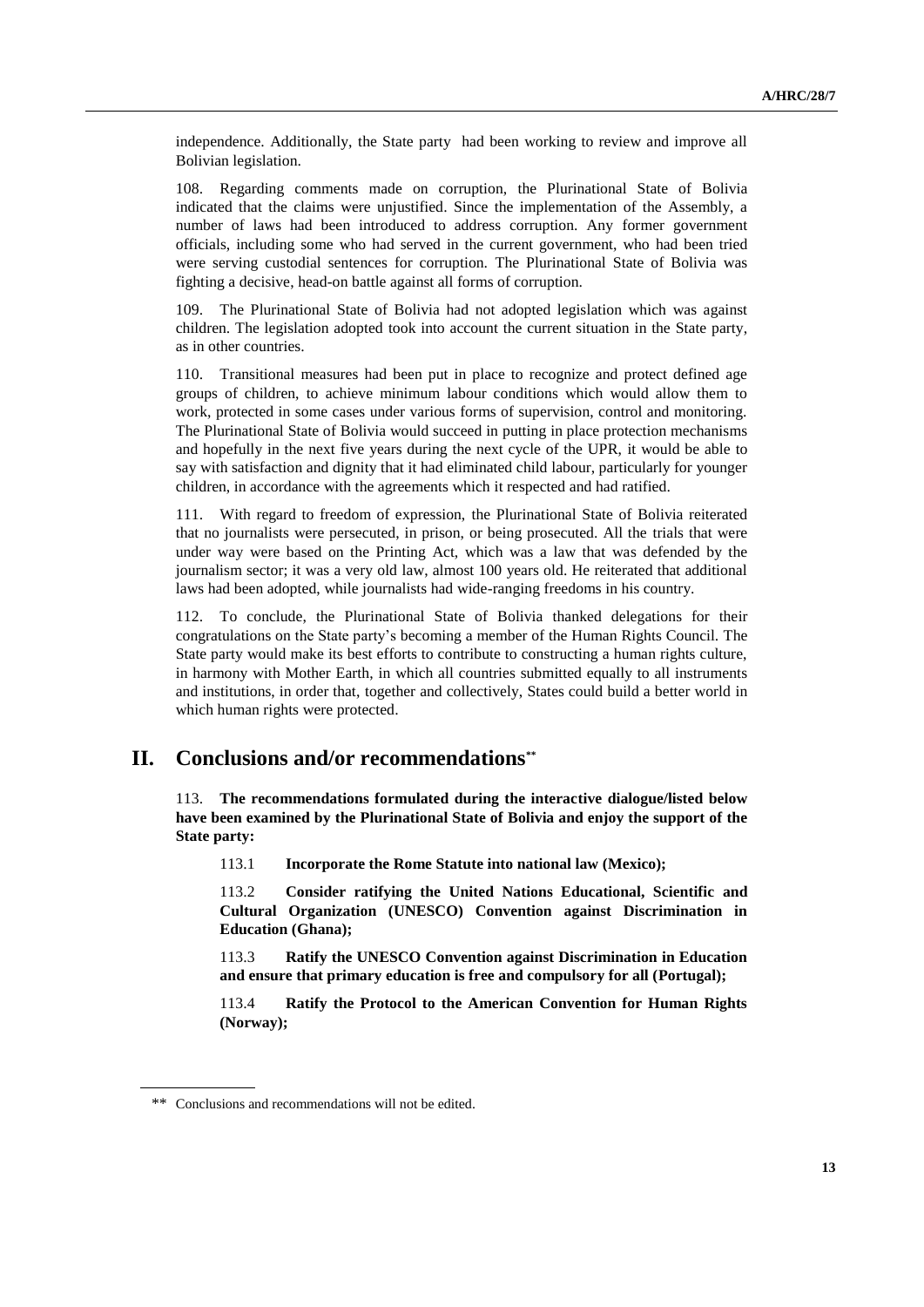113.5 **Further strengthening, as to its funding and independence, of the national preventive mechanism under the Optional Protocol to the Convention against Torture (OP-CAT) so that it can function effectively and impartially (Czech Republic);**

113.6 **Explore the possibility of creating a monitoring system for international recommendations to facilitate the systematization and follow-up to the recommendations of the human rights bodies and special procedures (Paraguay);**

113.7 **Conclude as soon as possible the drafting of the National Human Rights Plan of Action (para. 31 of the National Report) (Peru);**

113.8 **Continue the process of developing human rights indicators (Paraguay);**

113.9 **Finish the development of indicators for the human right to water and sanitation, combating trafficking and smuggling of human beings, and access to justice and fair trial (Peru);**

113.10 **Implement promptly the Patriotic Agenda 2025 (Nicaragua);**

113.11 **Protect the social status of the family as the basic unit of the social structure (Egypt);**

113.12 **Continue its positive efforts to further reduce extreme poverty by redistributing wealth among the most needy through appropriate welfare benefits (Malaysia);**

113.13 **Continue providing the necessary fund to support its supply of drinking water programme (Malaysia);**

113.14 **Ensure that any death in custody is investigated by an independent and impartial authority (Austria);**

113.15 **Take effective measures to bring conditions of detention in line with international standards by reducing overcrowding, improving the situation of juveniles and women in prison and promoting non-custodial measures (Austria);**

113.16 **Introduce an effective plan focusing on the human rights of persons deprived of their liberty, especially children living in prison with their parents, who were deprived of liberty (Poland);**

113.17 **Take steps to improve prison conditions by reducing overcrowding in line with the United Nations Standard Minimum Rules for the Treatment of Prisoners; implement alternatives to detention; ensure access to a timely trial for those on remand; and address the issue of children living with parents in prison (United Kingdom of Great Britain and Northern Ireland);** 

113.18 **Bring conditions of detention into conformity with the United Nations Standard Minimum Rules for the Treatment of Prisoners and develop protection measures for women deprived of their liberty, in line with the Bangkok Rules, as well for children living in prison with a parent (Switzerland);**

113.19 **Continue to seek measures to avoid children staying with their imprisoned parents who are serving prison sentences, so as not to expose them to conditions that may affect their development (Uruguay);**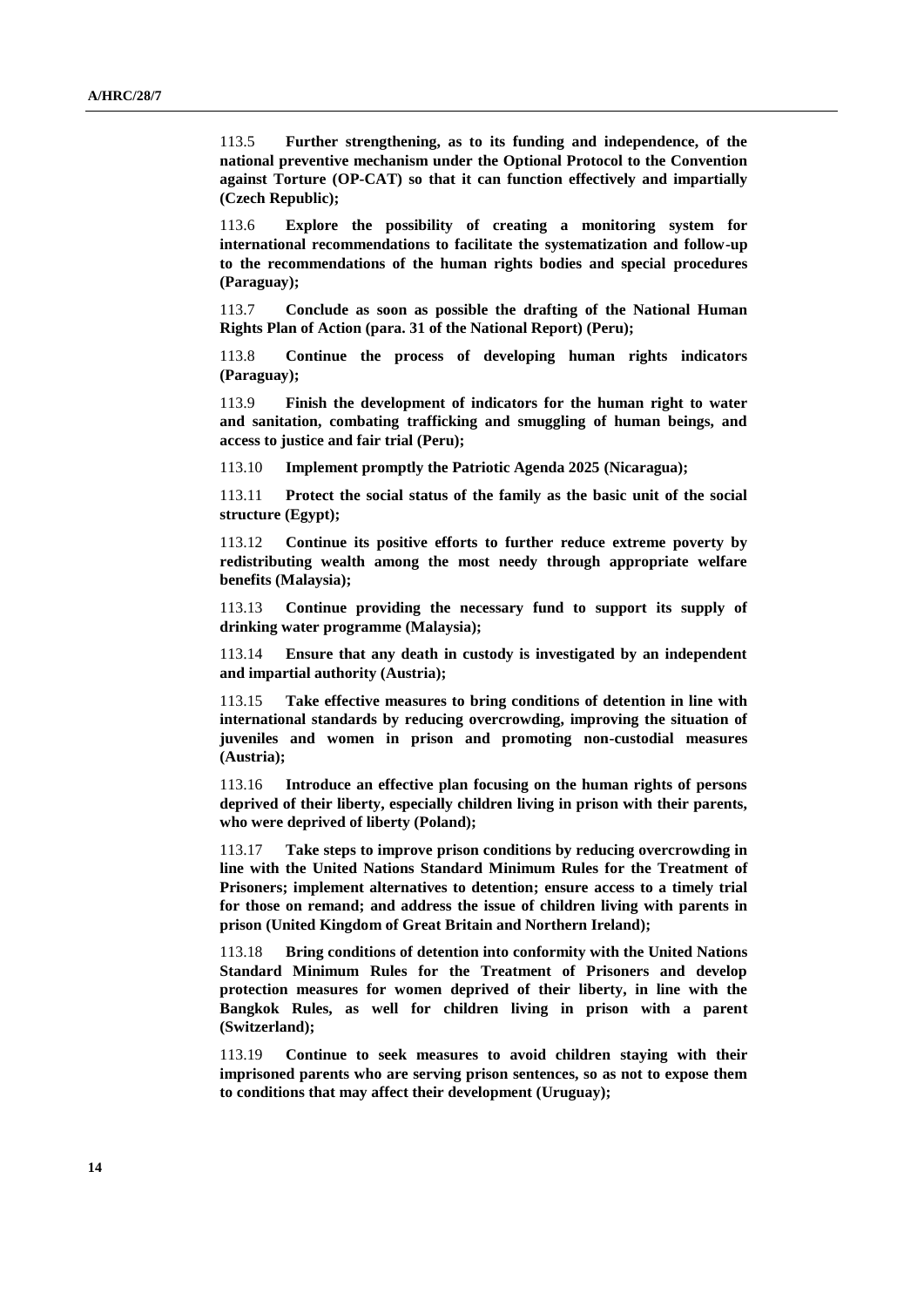113.20 **Ensure that the new plan for a reorganization of the justice sector, as mentioned in the Government Program 2015–2020, guarantees the impartiality of the courts, full access for all citizens, and sufficient resources at all levels (Denmark);**

113.21 **Continue to work with other partners to reform its justice system through training programmes (Australia);**

113.22 **Pursue and reinforce judicial reforms initiated and improve access to justice in all its territory, with a view to consolidating the independence and efficiency of the judicial system (Switzerland);**

113.23 **Continue promoting access to justice as a mean to combat violations of rights, in particular those of persons deprived of their liberty (Brazil);**

113.24 **Take concrete measures to guarantee access to justice as well as fair and timely public trials by allocating sufficient resources to the judiciary and by improving the administration of justice (Austria);**

113.25 **Adopt further measures to reduce prison overcrowding, inter alia through reducing the rate of pretrial detention (Czech Republic);**

113.26 **Thoroughly investigate the human rights violations committed between 1964 and 1982 to bring those responsible to justice and ensure full and effective reparation for victims (Ireland);**

113.27 **Improve protection mechanisms for migrants and consider establishing return programmes for migrants (Philippines);**

113.28 **Adopt a national action plan on Security Council resolution 1325 on Women, Peace and Security (Portugal);**

113.29 **Closely follow guidelines in the relevant General Assembly resolutions in its endeavours to prevent and combat violence against women and children (Thailand);**

113.30 **Increase efforts to pass legislation on sexual and reproductive rights in accordance with the international obligations assumed under the Convention on the Elimination of All Forms of Discrimination against Women (Uruguay);**

113.31 **Revise penal laws regarding the criminalization of women and girls in cases of abortion as well as of the doctors who practise it (Uruguay);**

113.32 **Improve the allocation of human and financial resources to the Ombudsman Offices for Children and Adolescents and Prosecutors Offices to effectively combat and address violence against children and adolescents (Chile);**

113.33 **Continue with major coordinated efforts of the State, civil society and other relevant actors to fulfil the Plurinational Plan for Children, Childhood and Adolescence, implementation expected from 2014 to 2025, while considering the importance deserved by the empowerment of beneficiaries, and the sensitization of society for a proper inclusion (Ecuador);**

113.34 **Pursue efforts to implement the Plurinational Plan for Infants, Children and Adolescents 2014–2025 (Algeria);**

113.35 **Introduce effective and comprehensive measures to prevent violence against children and to eliminate the worst forms of child labour (Poland);**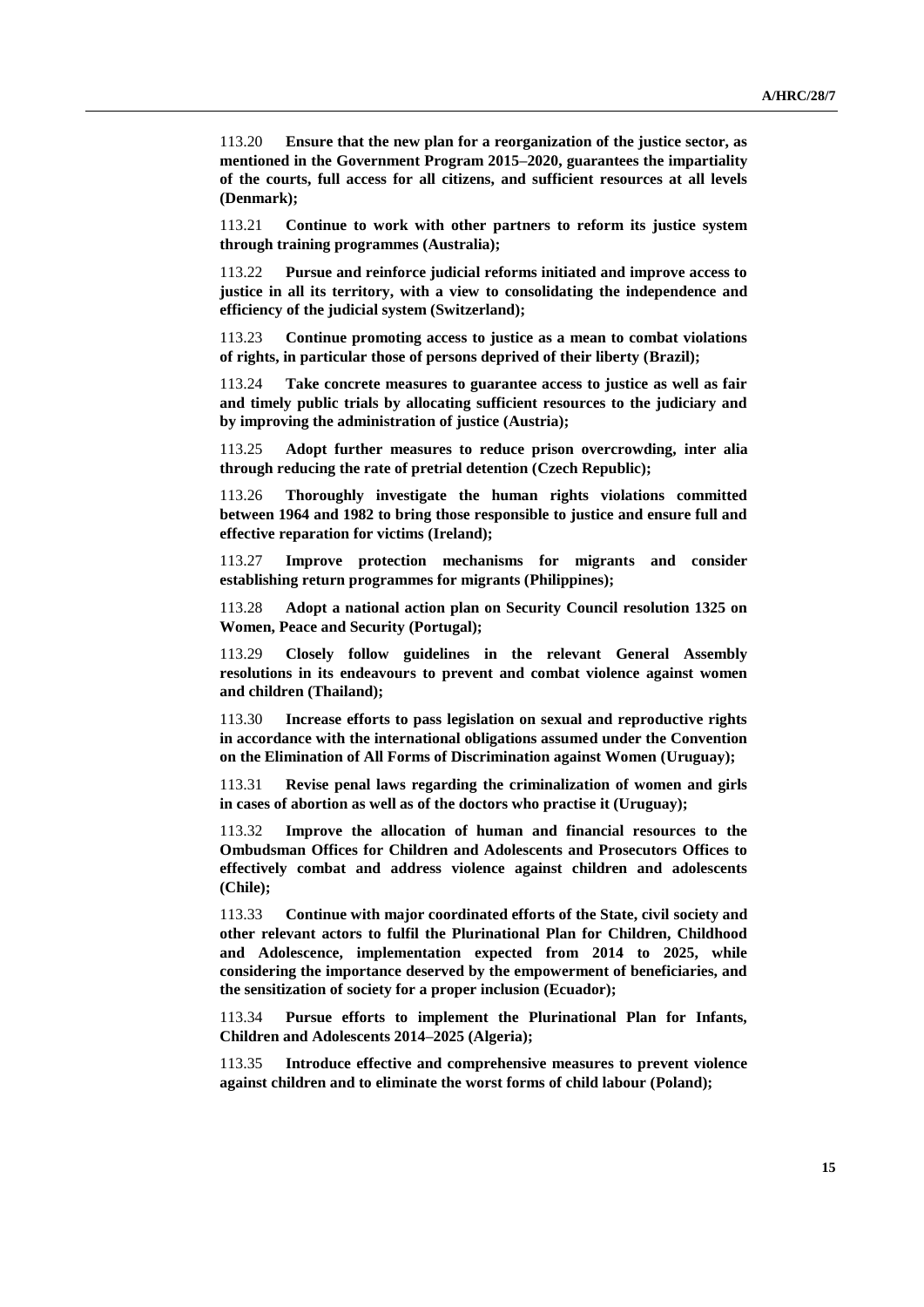113.36 **Protect children and adolescents who are working and are obliged to work, through implementation of real and effective policies that consider their family situation, taking into account the Convention on the Rights of the Child (Sweden);**

113.37 **Finalize the five-year national plan for the prevention and gradual eradication of the worst forms of child labour and the protection of adolescent workers, and take appropriate measures to implement it (Syrian Arab Republic);**

113.38 **Take additional measures to prevent abuse of children, particularly in schools, to investigate such abuses and bring perpetrators to trial (Montenegro);**

113.39 **Take all necessary measures to bring its legislation on child labour in line with international obligations and continue implementing the programmes that provide education facilities for working children (Netherlands);**

113.40 **Address the issue of violence in schools as matter of priority and take the appropriate measures to put an end to all forms of ill-treatment and abuses, including sexual violence, perpetrated in schools, including the necessary measures to protect the victims and to ensure that those responsible are brought to justice (Portugal);**

113.41 **Develop and implement programmes to eradicate the worst forms of child labour, such as mining of rivers and brick factories (Sweden);**

113.42 **Make every effort to eradicate hazardous forms of child labour and sexual exploitation of minors and ensure that the offences are effectively investigated and prosecuted (Republic of Korea);**

113.43 **Take all available measures to prevent all forms of violence against children and to bring cases of abuse to justice (Sweden);**

113.44 **Ensure that the recently adopted legislation on the minimum legal age to work is properly applied (Italy);**

113.45 **Strengthen access to the rights to education of infants, without discrimination, including the improvement of educational infrastructure, with a particular emphasis on the infant population in rural areas, and children and adolescents living on the streets. Implement human rights education and training programmes aimed at combating discrimination based on ethnicity (Colombia);**

113.46 **Ensure that legislation on consultation with indigenous groups is well-formed, takes into account indigenous peoples' concerns, and is effectively implemented (Australia).**

114. **The following enjoy the support of the Plurinational State of Bolivia which considers that they are already implemented or in the process of implementation.**

114.1 **Continue to ratify the relevant universal human rights instruments to which it is not yet a contracting party (Romania);**

- 114.2 **Pursue its cooperation with human rights mechanisms (Benin);**
- 114.3 **Cooperate with treaty bodies, submitting pending reports (Israel);**
- 114.4 **Enhance its cooperation with OHCHR (Kuwait);**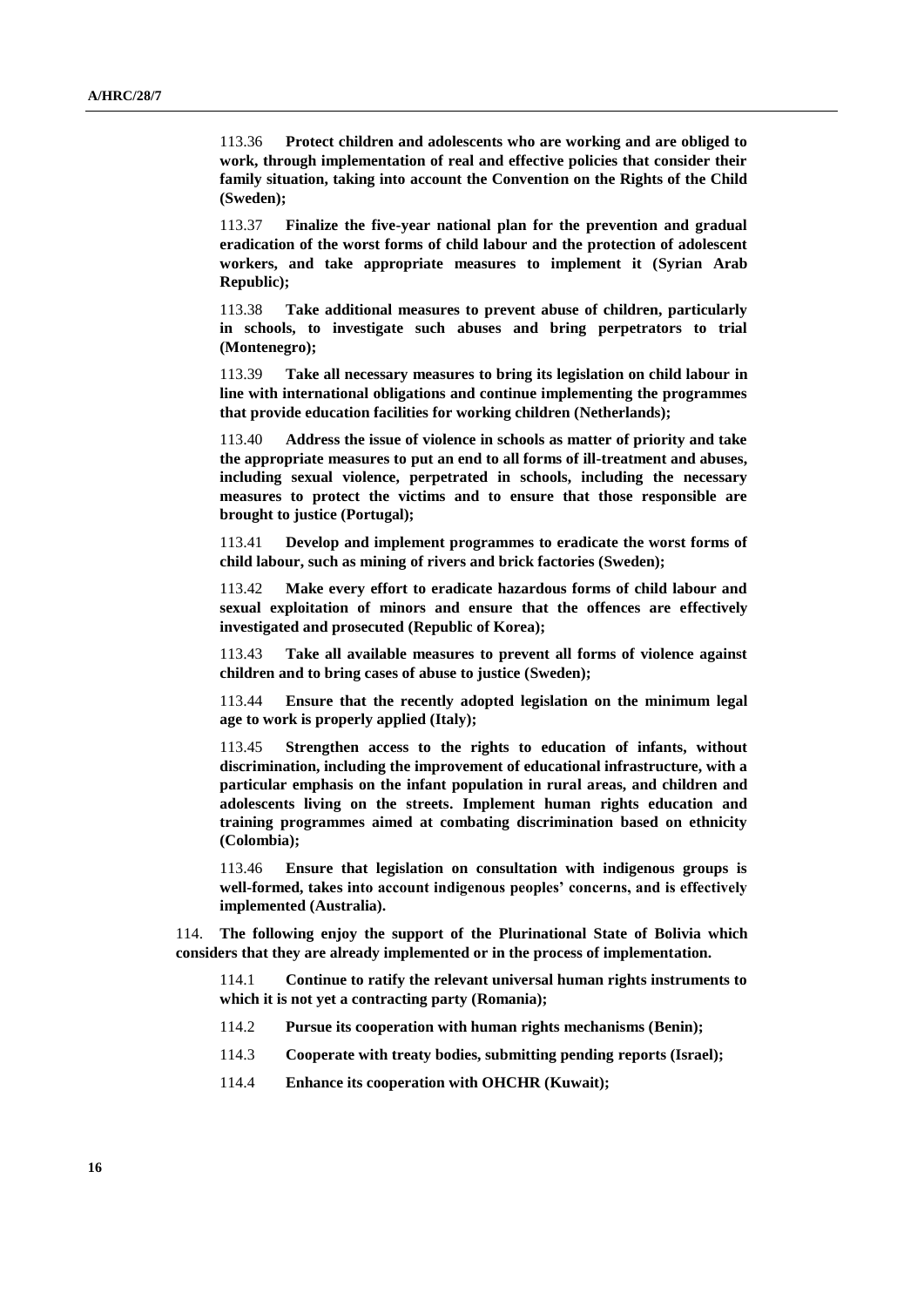114.5 **Pursue actions to achieve the Millennium Development Goals (Senegal);**

114.6 **Pursue this very important work [developing human rights indicators in several key priority areas], which strengthens the human rights implementation on the ground (Portugal);**

114.7 **Continue to actively implement strategies and programmes for protection and social support of vulnerable groups (Russian Federation);** 

114.8 **Strengthen programmes aiming at the enjoyment of the fundamental rights of the Bolivian people (Benin);**

114.9 **Introduce gender equality issues, as well as non-discrimination and non-violence due to gender identity and sexual orientation in education programmes, in school regulations and in the training of teachers (Colombia);**

114.10 **Continue its policy to ensure comprehensive protection of citizens' economic, social and cultural rights (Democratic People's Republic of Korea);**

114.11 **Continue promoting its accurate social protection programs (Venezuela (Bolivarian Republic of));**

114.12 **Continue its firm social investment policies (Venezuela (Bolivarian Republic of));**

114.13 **Introduce further measures to sustain and reinforce progress made in poverty reduction (Viet Nam);**

114.14 **Pursue efforts to combat extreme poverty, notably within the framework of the Patriotic Agenda 2025 (Algeria);**

114.15 **Strengthen its policies and programmes to continue reducing extreme poverty in the country (Cuba);**

114.16 **Continue its efforts with a view to combating poverty and to make social services accessible for all the components of society (Kuwait);**

114.17 **Pursue efforts regarding the fight against extreme poverty (Morocco);**

114.18 **Continue to push forward economic and social development and prioritize eradication of poverty and to further improve the living standards of the people (China);**

114.19 **Pursue its strategic policy emphasizing the universality of care and access to health services (Equatorial Guinea);**

114.20 **Guarantee universal access to health services and institutions (Senegal);**

114.21 **Implement the Strategic National Plan on Sexual and Reproductive Health 2009–2015, including allocating adequate budgetary resources for its full and effective implementation. The Plurinational State of Bolivia should ensure efficient access to information for women and girls about their rights. (Finland);**

114.22 **Increase its efforts to implement the national literacy programs in peri-urban and rural areas (Equatorial Guinea);**

114.23 **Continue its efforts in implementing the Plan on Human Rights Education as part of the State 's human rights education system (Indonesia);**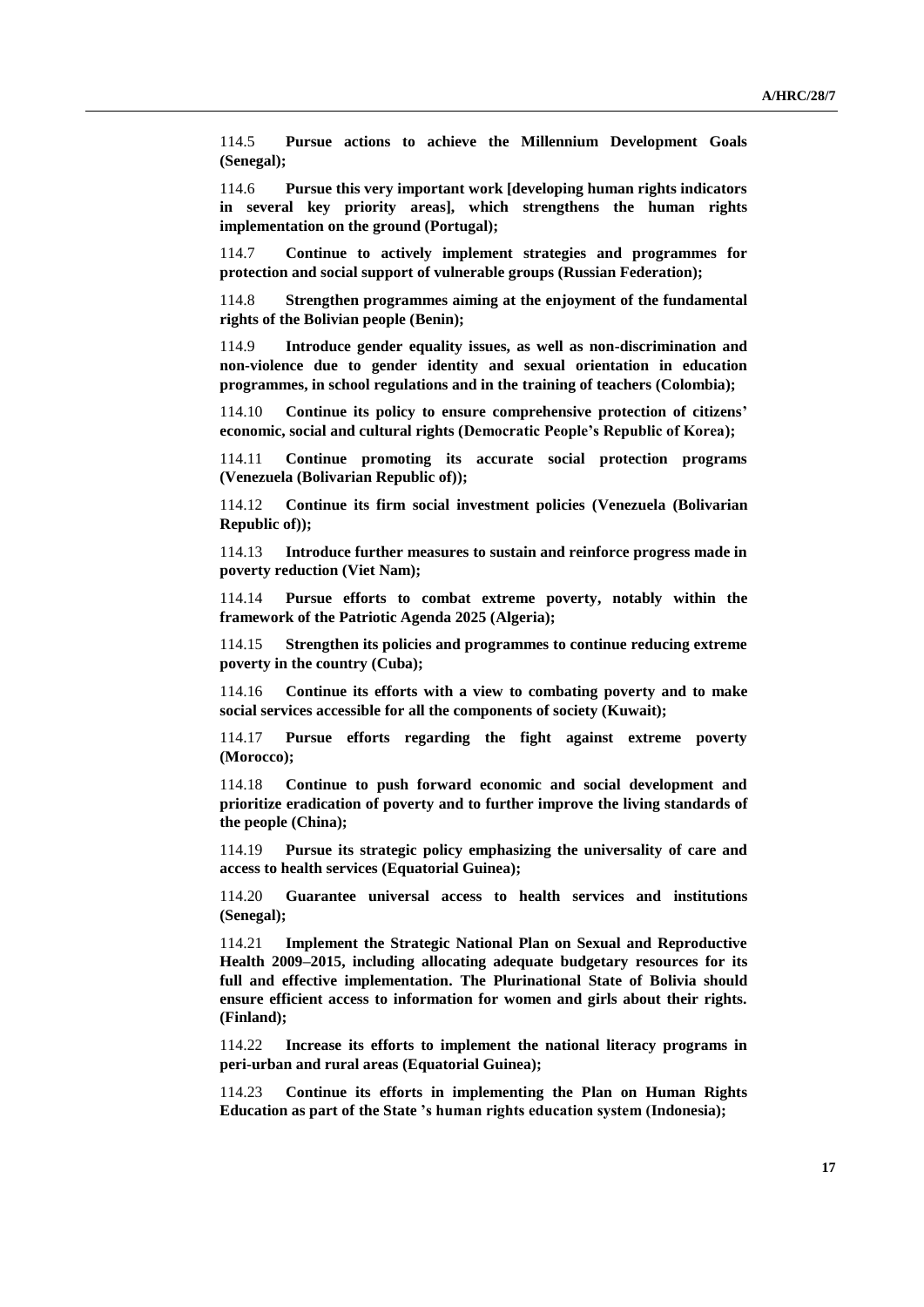114.24 **Continue its efforts to provide greater access to education and employment (Pakistan);**

114.25 **Continue to pay attention to ensuring the exercise of the right to education for all (Belarus);**

114.26 **Continue strengthening its inclusive and accurate education policy (Venezuela (Bolivarian Republic of));**

114.27 **Promote human rights through education and training (Senegal);**

114.28 **Further progress in the implementation of the National Literacy Programs "Yes I can" and "Yes I can continue" (Nicaragua);**

114.29 **Continue to attach importance to environmental protection and achieve harmonious development of people and nature (China);**

114.30 **Make continued efforts in promoting sustainable development of health sector, while strengthening the partnership with the local community in delivering high-quality health services to all citizens (Democratic People's Republic of Korea);**

114.31 **Strengthen efforts to adequately implement policy, legislative, regulatory and administrative measures to combat discrimination, towards social inclusion (Ecuador);**

114.32 **Redouble efforts to implement anti-discrimination laws and policies, including through more intensive public awareness campaign (Philippines);**

114.33 **Ensure the rigorous implementation of the anti-discrimination legislation in order to ensure the respect of the rights of all Bolivian citizens (Romania);**

114.34 **Establish mechanisms for the evaluation and follow-up of the implementation of human rights public policies and programmes, in particular those referred to the fight against discrimination in all its forms and on any grounds, taking into account the recommendations from the universal periodic review and other human rights mechanisms (Colombia);**

114.35 **Address the underlying structural factors regarding discrimination against indigenous peoples and Afro-Bolivians and set and monitor the implementation of concrete equality targets (Republic of Korea);**

114.36 **Continue its efforts to fully implement the 2012–2015 plan of action against racism and all forms of discrimination (State of Palestine);**

114.37 **Take further measures to combat racism and all forms of discrimination, especially with respect to women, children, indigenous people and Afro-Bolivians (Trinidad and Tobago);**

114.38 **Sustain its National Action Plan against Racism and All Forms of Discrimination and continue to implement it at all levels (Indonesia);**

114.39 **Prosecute all cases of racial violence and discrimination (Sierra Leone);**

114.40 **Implement human rights education and training programmes aimed at combating discrimination based on ethnic origin (Costa Rica);**

114.41 **Boost its activities to combat discrimination against migrant workers (Iran (Islamic Republic of));**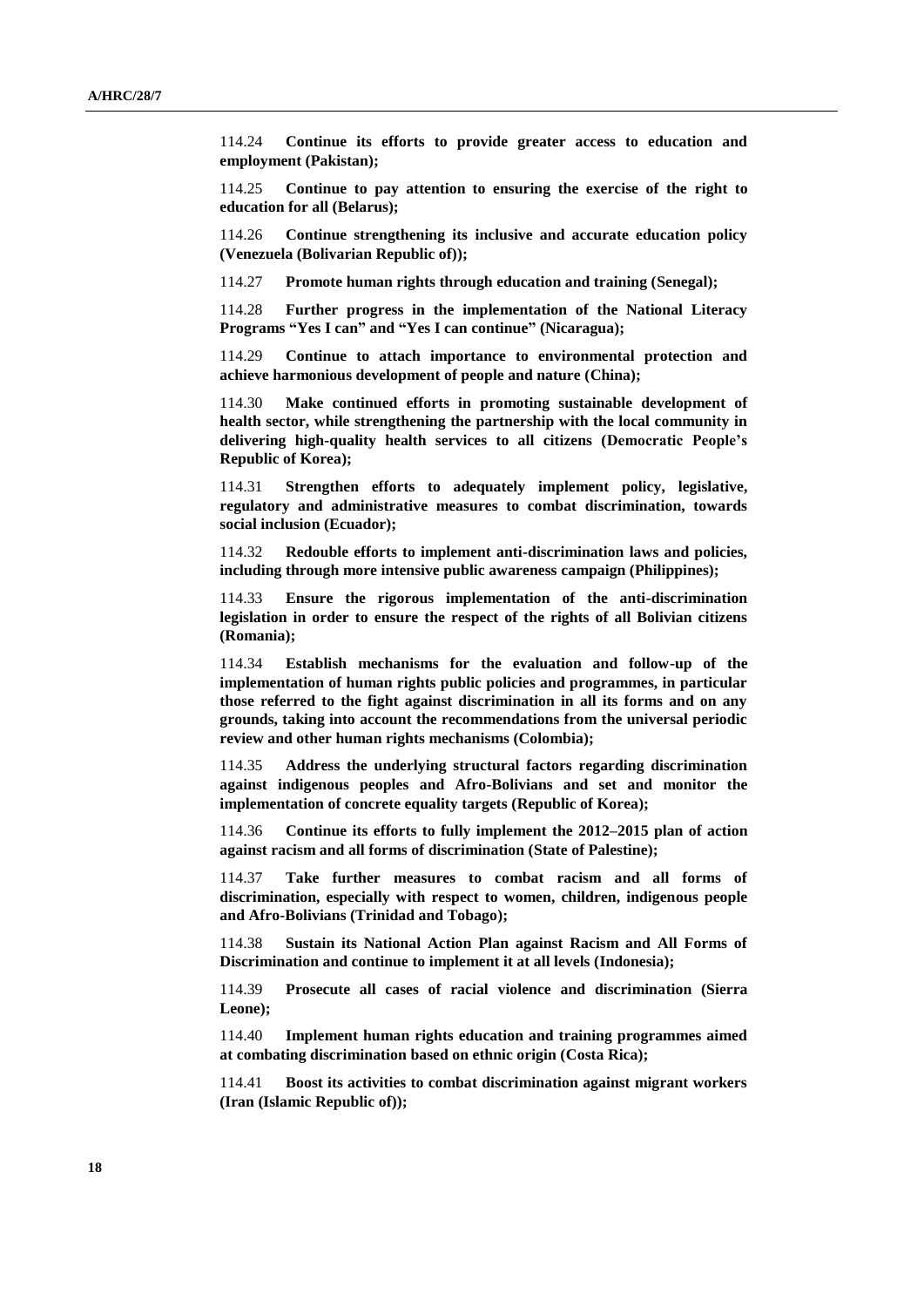114.42 **Take steps to complete the establishment of the National Preventive Mechanism in accordance with OP-CAT (Ghana);**

114.43 **Complete the national process on the establishment of a National Preventative Mechanism in accordance with OP-CAT (South Africa);**

114.44 **Continue its efforts to combat corruption and strengthen the rule of law (Singapore);**

114.45 **Reinforce the mandates of the National Council to Fight Corruption (Senegal);**

114.46 **Strengthen the legislative provisions concerning on equality (Equatorial Guinea);**

114.47 **Prevent deaths in custody and punish those responsible for such deaths (Ghana);**

114.48 **Strengthen trans-boundary checkpoints, and the specialized security and judicial authorities to combat human trafficking (Lebanon);**

114.49 **Strengthen actions to ensure the effective implementation of legislation aiming at reducing and eliminating trafficking and smuggling of persons (Argentina);**

114.50 **Establish a policy concerning the return of victims of human trafficking and their rehabilitation and reintegration into the work market (Lebanon);**

114.51 **Step up efforts to combat crime to work on national plan of action against human trafficking and to prevent sexual slavery and violence in the family (Russian Federation);**

114.52 **Establish standard operating procedures for the identification of victims of human trafficking (Trinidad and Tobago);**

114.53 **Develop the measures in the area of combating human trafficking and this includes by expanding regional and international cooperation (Belarus);**

114.54 **Continue prevention, protection and assistance for the victims of trafficking (Iran (Islamic Republic of));**

114.55 **Establish legislation to monitor and address human trafficking (Sierra Leone);**

114.56 **Urgently review the legal grounds and practice of pretrial detention that will effectively limit its use and duration (Hungary);**

114.57 **Take steps, including allocating adequate resources, to strengthen the capacity and independence of the judiciary to improve the fair and timely administration of justice (United Kingdom of Great Britain and Northern Ireland);**

114.58 **Incorporate the recommendations from treaty monitoring bodies and from the special procedures regarding the administration of justice within the Sectorial Plan for Plural Justice 2013–2025 (Costa Rica);**

114.59 **Increase measures aiming at guaranteeing an efficient justice system, including the effective access to legal representation, paying particular attention to recommendations made by the Committee against Torture (Chile);**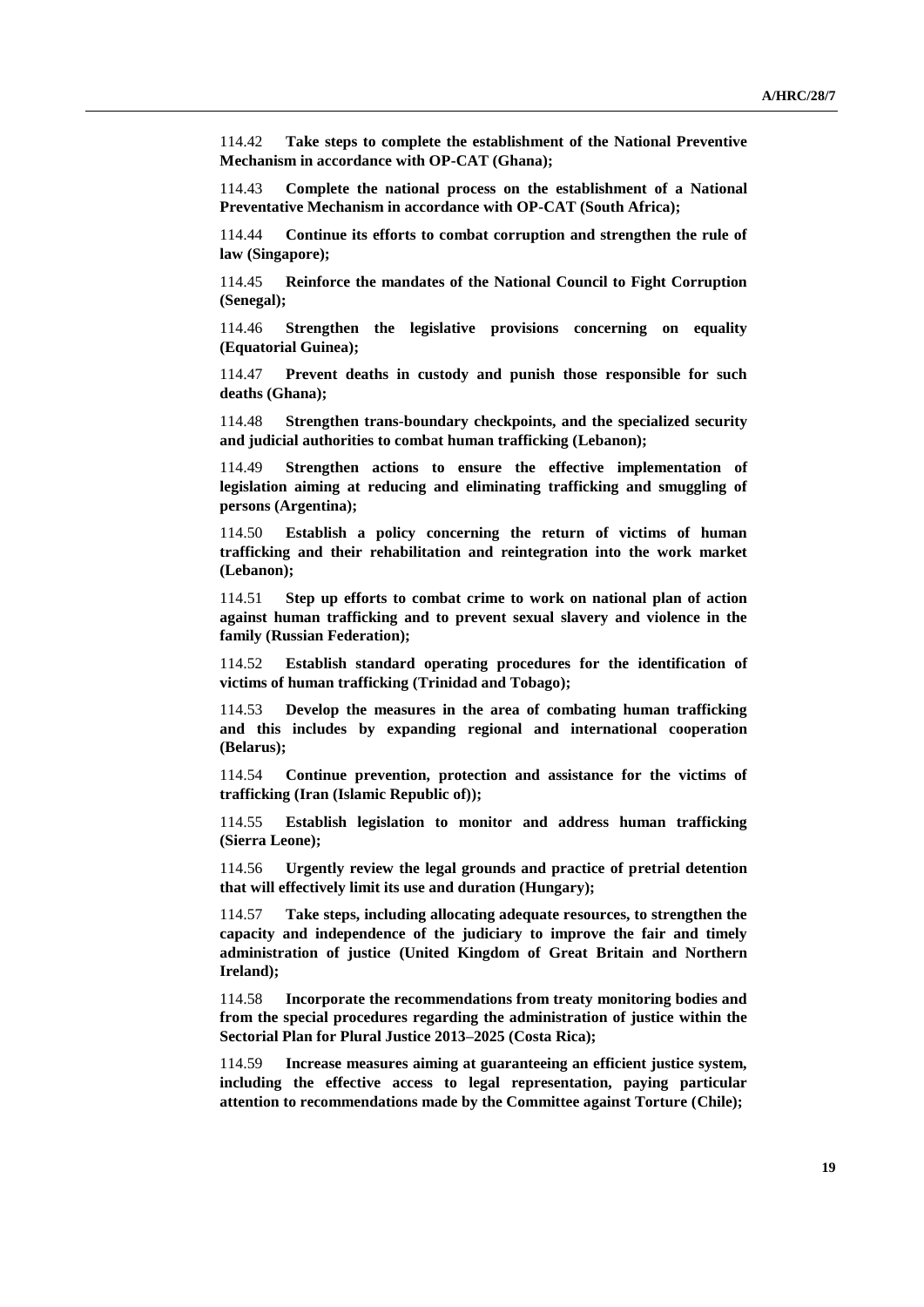114.60 **Guarantee fully the independence of the judiciary, in conformity with relevant international norms (France);**

114.61 **Respect and fortify the independence of the judiciary to ensure the fair and equal application of justice and the rule of law (United States of America);**

114.62 **Reinforce measures to ensure that the judiciary is independent and free of political and economic interference and combat irregularities and delays in the administration of justice (Croatia);** 

114.63 **Initiate a comprehensive set of measures to address existing inefficiencies within the judicial system including ensuring efficient prosecution and crime prevention while guaranteeing judicial independence, including that of the constitutional court. This also comprises the provision of social rehabilitation, reduction of time needed for investigative custody and taking steps to avoid prison overcrowding (Germany);**

114.64 **Take all necessary measures to ensure the independence and the correct operation of the judiciary (Italy);**

114.65 **Continue to take further steps for enhancing access to justice (India);**

114.66 **Reduce delays in investigations and prosecutions by police, judges and prosecutors by creating mechanisms to fully implement legal and constitutional provisions guaranteeing access to justice for both victims of crime and offenders (Canada);**

114.67 **Expeditiously and fully investigate and prosecute acts of violence and discrimination targeting women, indigenous, and lesbian, gay, bisexual, transgender and intersex (LGBTI) persons and guarantee an effective remedy to victims and their families (Ireland);**

114.68 **Reinforce existing legislation to ensure a fair judicial treatment, especially for the most vulnerable categories, such as women and children (Italy);**

114.69 **Respect legislation on maximum duration of pretrial detention, and implement alternatives to preventive detention (Norway);**

114.70 **Continue increasing efforts to create an independent and autonomous truth commission in accordance with international standards, that may enable the establishment of a fair and transparent mechanism to ensure effective remedy for victims of human rights violations (Uruguay);**

114.71 **Further advance to democratize communication and information (Venezuela (Bolivarian Republic of));**

114.72 **Ensure security and protection of all journalists and mediainstitutions, and that legislation complies with international standards on free speech (Norway);**

114.73 **Ensure that journalists and reporters can freely exercise their right to freedom of expression (Israel);**

114.74 **Reinforce ongoing measures for the promotion of freedom of expression, freedom of association and freedom of the press (Senegal);**

114.75 **Continue promoting the active participation and empowerment of young people in the processes of national decision-making (Nicaragua);**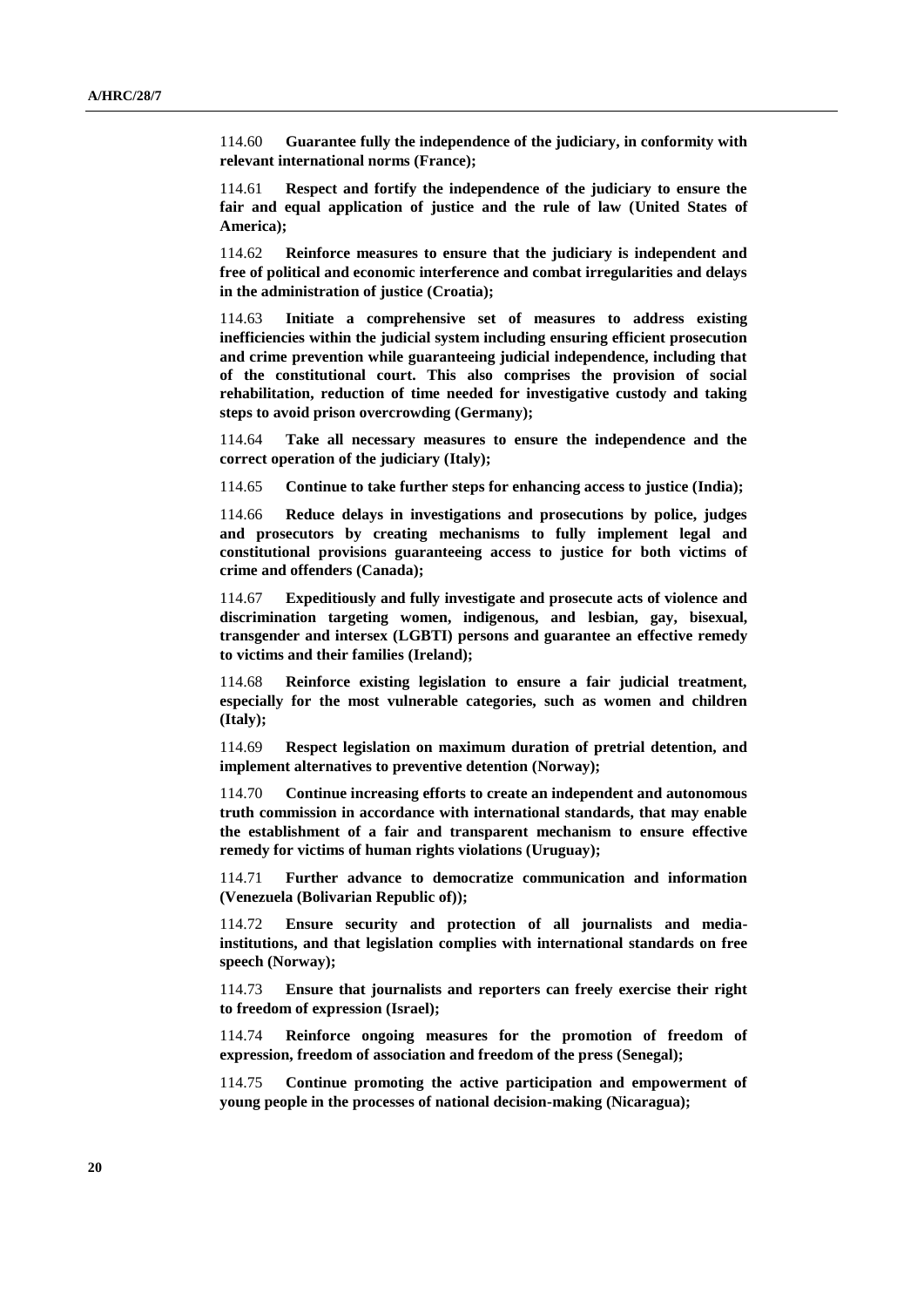114.76 **Review respective legislation to eliminate the requirement of prior judicial authorization for therapeutic abortion and abortion in cases of rape and incest (Slovenia);**

114.77 **Create regulations and public policies in favour of sexual and reproductive rights, especially those of women and indigenous population (Mexico);**

114.78 **Recognize migrants and their families as a vulnerable group and implement measures in law and in practice for the protection and promotion of their rights (Mexico);**

114.79 **Strengthen and increase current efforts, including through international cooperation, aimed at protecting the rights of children and women, with a particular emphasis on combating violence against women and social exclusion, in line with international instruments that the Plurinational State of Bolivia is party to (Brazil);**

114.80 **Continue to pay attention to women- and children-related issues (India);**

114.81 **Continue working to eliminate gender stereotypes and conduct awareness-raising campaigns at the national level in order to combat it. (Guatemala);**

114.82 **Ensure that gender issues and women's rights are mainstreamed in all Government programmes, particularly in labour and employment and antipoverty measures (Philippines);**

114.83 **Approve appropriate budget allocations and resources for the protection of women and women programmes, particularly in the areas of justice, health and equal opportunities (Spain);**

114.84 **Continue its efforts to achieve gender equality and tackle discrimination against women in law and in practice (Pakistan);**

114.85 **Increase ongoing action to eliminate discrimination against women at all levels in society (Sri Lanka);**

114.86 **Continue current efforts to promote and protect the rights of rural women (Syrian Arab Republic);**

114.87 **Increase efforts to promote gender equality, especially with regard to work opportunities and health access, and to introduce gender components into education and professional training (Italy);**

114.88 **Fully implement Comprehensive Act 348 on Guaranteeing a Life Free of Violence for Women (South Africa);**

114.89 **Increase efforts to prevent violence against women, particularly domestic and sexual violence (Montenegro);**

114.90 **Pursue efforts regarding the fight on violence against women (Morocco);**

114.91 **Continue to implement policies to protect women against violence and promote gender equality (Singapore);**

114.92 **Continue its efforts to overcome gaps and implement provisions to address gender violence as well as to carry out prompt, thorough and impartial investigations into all complaints of gender-based violence (Slovenia);**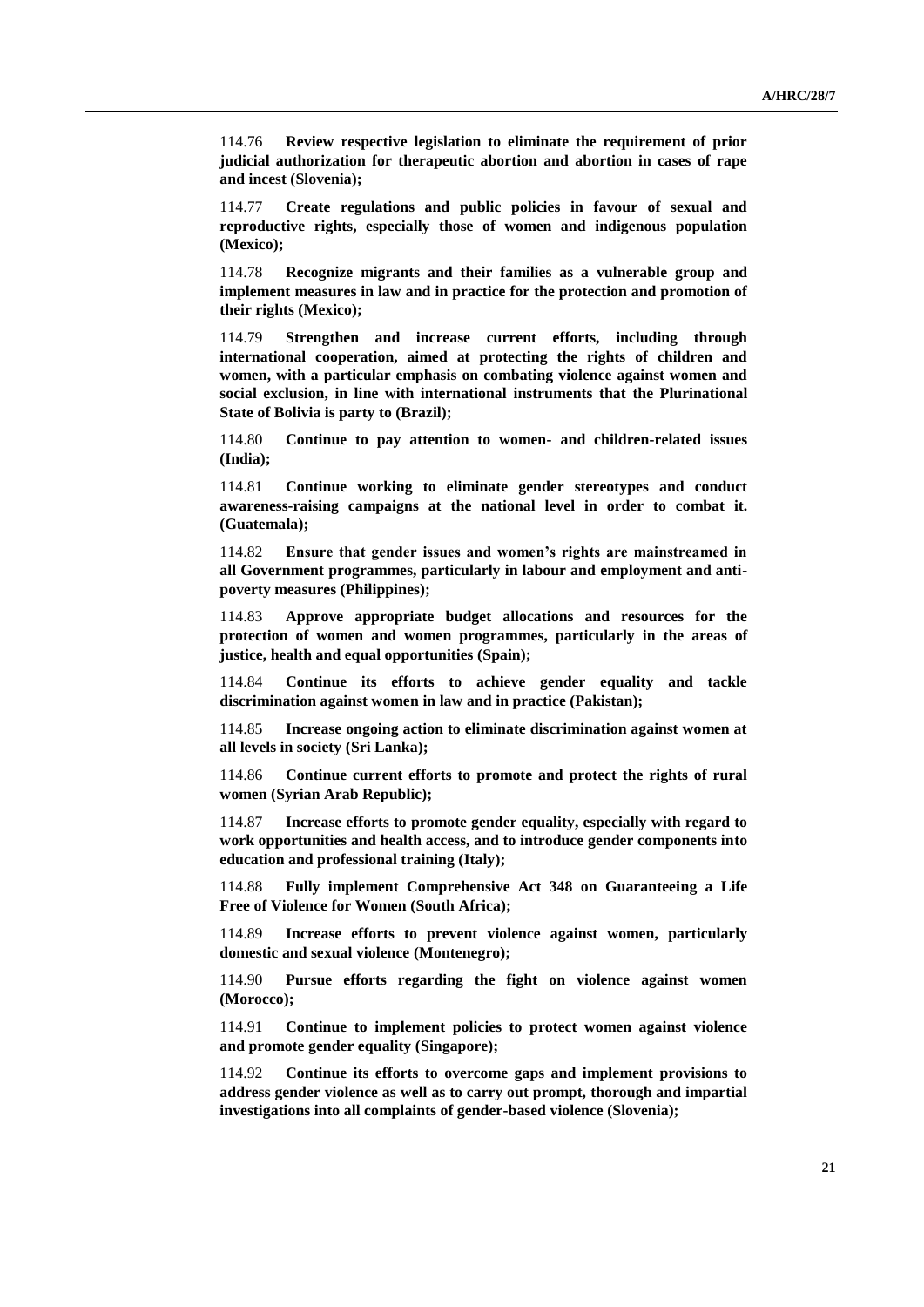114.93 **Take all necessary measures to ensure effective access to justice to victims of gender violence (Belgium);**

114.94 **Provide sufficient resources to institutions responsible for implementing Law 348, the legislation that guarantees women a life free from violence, in order to improve access to justice and to ensure accountability in cases of violence against women (Canada);**

114.95 **Take specific measures to fight violence against women (France);**

114.96 **Take effective measures to further implement the normative framework for combating violence against women, including by allocating sufficient resources for the construction of shelters for victims (Republic of Korea);**

114.97 **Implement comprehensive measures to eliminate violence against women and sexual abuse of children (Sierra Leone);**

114.98 **Reinforce instances established by law to combat violence against women and put in place a system for the protection, prevention and effective punishment, in favour of women victims of violence (Switzerland);**

114.99 **Establish more administrative instruments and allocate more funds with a view to effective implementation of legislation on combating violence against women (Viet Nam);**

114.100 **Undertake awareness-raising campaigns to sensitize law enforcement officials and the judiciary on violence against women and girls, within the framework of the new Law 348, the Comprehensive Act on guaranteeing a life free of violence for women (Belgium);**

114.101 **Implement effectively the new legal framework to guarantee women a life free from violence, providing all necessary resources to implement programmes for the attention of victims and to undertake training activities on violence and discrimination against women (Chile);**

114.102 **Strengthen measures to prevent violence against women, in particular by raising awareness of the fact that discrimination and violence against women is unacceptable, and implement legislation on violence against women and girls. Make more efforts to create a unified register on violence against women (Croatia);**

114.103 **Establish shelters and provide further social services for victims of domestic violence (Czech Republic);**

114.104 **Secure the necessary resources for the effective implementation of the law against abuse of women, in particular through the strengthening of the special police force to combat gender-based violence (FELCV) so that it can fulfil its mandate (Denmark);**

114.105 **Effectively implement the legal provisions of law that combat gender violence (Israel);**

114.106 **Swiftly adopt the necessary implementing legislation to ensure effective prevention of violence against women and punishment of the offenders (Italy);**

114.107 **Implement policies to comprehensively address violence, labour, political and access to justice problems faced by women (Costa Rica);**

114.108 **Create tools to effectively address domestic violence (Israel);**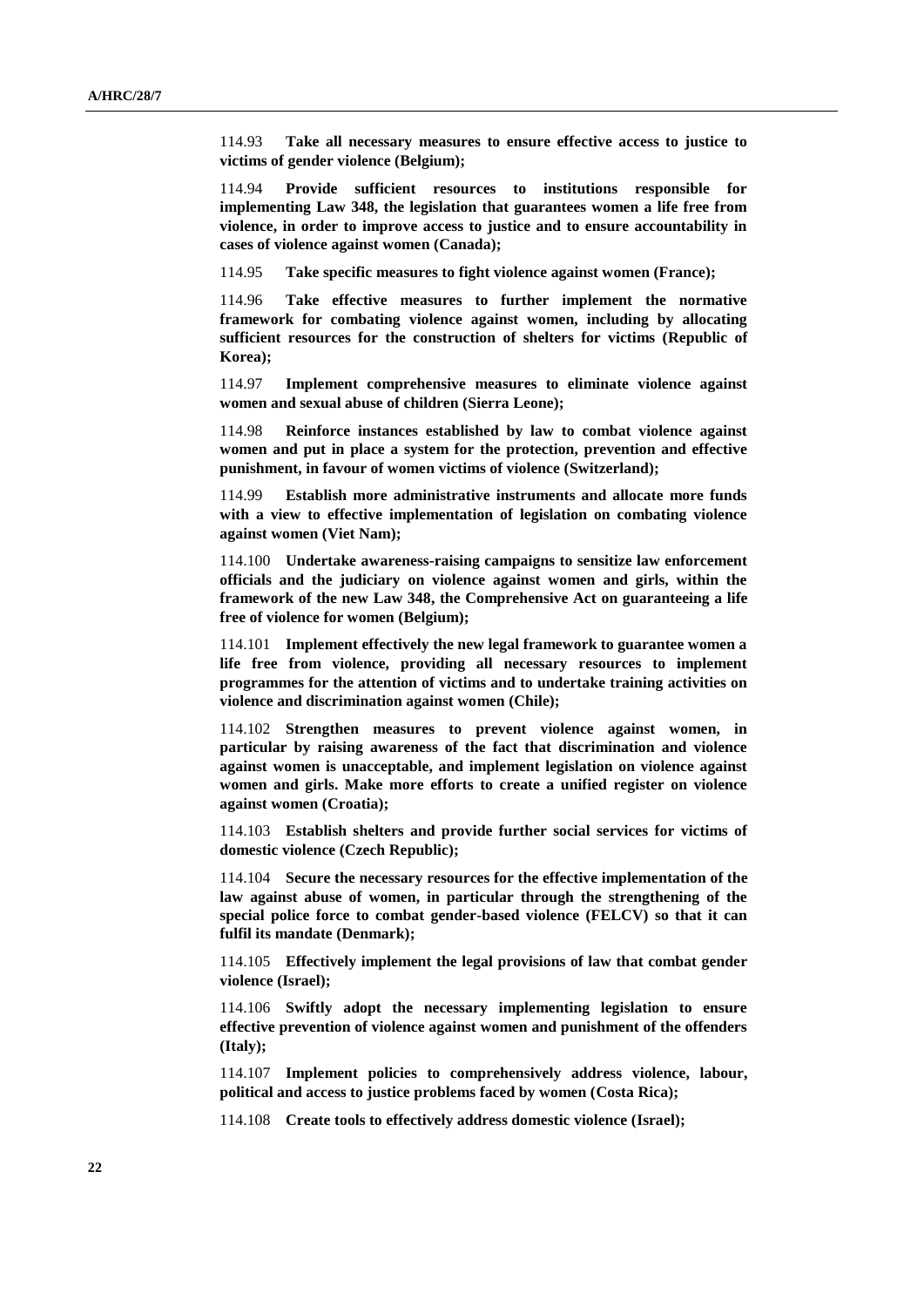114.109 **Establish without further delay shelters to protect women and girls from violence and effectively implement the legislation already adopted (Austria);**

114.110 **Continue measures aiming at combating gender violence, with special focus on the investigation and punishment of those responsible (Argentina);**

114.111 **In order to achieve a full and effective implementation of the Strategic National Plan on Sexual and Reproductive Health, mobilize adequate resources to improve access of women to the justice system (Netherlands);**

114.112 **Protect the reproductive rights of girls and women, adopting legal reforms that eliminate the requirement for prior judicial authorization for abortion (Israel);**

114.113 **Develop necessary programmes in order to promote the economic and social development of women, especially in rural areas (Egypt);**

114.114 **More effectively address the issue of overcrowding in prisons and children living in prison with their families (Sierra Leone);**

114.115 **Review the new legislation on child labour and consider developing a national plan to reduce child labour (Slovenia);**

114.116 **Following up on a 2010 recommendation, fully implement the National Plan for the Prevention and Gradual Eradication of the Worst Forms of Child Labour and the Protection of Adolescent Workers (Germany);** 

114.117 **Pursue efforts to address child labour in line with its international obligations (Slovakia);**

114.118 **Further strengthen measures to protect children from all forms of violence (Sri Lanka);**

114.119 **Put in place measures that are in line with the international standards, especially the ILO Conventions No. 138 (1973) concerning Minimum Age for Admission to Employment and No. 182 (1999) concerning the Worst Forms of Child Labour (Thailand);**

114.120 **Safeguard the rights of children and adolescents and enhance the protection accorded to them against all forms of violence, including by, inter alia, the conclusion of the Five Year Plan for the Prevention and Gradual Eradication of the Worst Forms of Child Labour and the Protection of Adolescent Workers (Egypt);**

114.121 **Ensure that the Code for Children and Adolescents and other relevant domestic legislation and practice are in full compliance with the requirements of ILO Convention No. 138 (United States of America);**

114.122 **Put in place legislation that protects children from labour exploitation through a minimum working age, consistent with its international legal obligations (Australia);**

114.123 **Implement effective policies to tackle cases of physical, psychological and sexual abuse against children (Italy);**

114.124 **Continue its efforts to adopt more measures to keep children in school, and ensure that girls, indigenous children, and children with disabilities are able to exercise fully their right to education (State of Palestine);**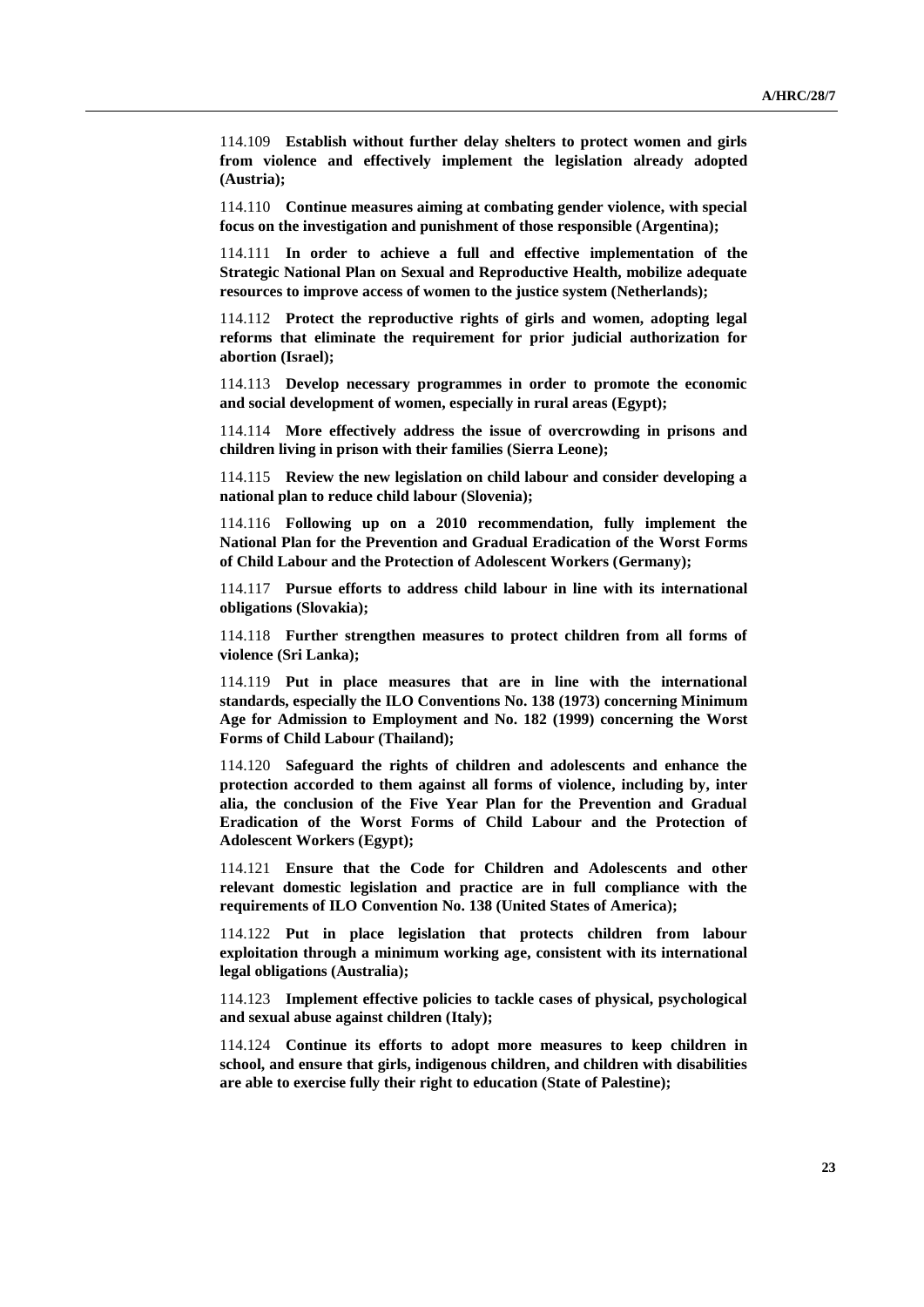114.125 **Advance in the implementation of human rights to live in harmony with Mother Earth (Cuba);**

114.126 **Continue its policy against racism and all forms of discrimination particularly in favour of indigenous peoples (Angola);**

114.127 **Take further steps to ensure that the indigenous peoples justice system is at all times compliant with due process and other guarantees established in the International Covenant on Civil and Political Rights (Finland);**

114.128 **Increase access to justice for sectors of the population, especially for those who live in rural areas (Trinidad and Tobago);**

114.129 **Intensify its efforts to access to education for indigenous peoples and other disadvantaged communities and groups (Iran (Islamic Republic of));**

114.130 **Ensure equal access to education for indigenous peoples, Afro-Bolivians and other disadvantaged communities and groups (Ghana);**

114.131 **Continue to make progress on the participation and consultation of indigenous peoples, including on mining (Spain);**

114.132 **Promote policies to allow indigenous peoples and minorities access to the National Literacy Programme, the National Post-literacy Programme and bilingual intercultural education (Dominican Republic).**

115. **The recommendations below did not enjoy the support of the Plurinational State of Bolivia and would thus be noted:**

115.1 **Provide a legislative framework for the eradication of child labour in accordance with its human rights obligations (Germany);**

115.2 **Pay more attention to the problems related to the independence of the judicial process (Croatia);**

115.3 **Advance in the commitment to incorporate into the national human rights law the United Nations Guiding Principles on Business and Human Rights, with special attention to labour rights, rights of indigenous communities and environmental rights (Spain);**

115.4 **Repeal or modify legal norms that deny or limit the rights of people based on their sexual orientation or gender identity (Israel);**

115.5 **Develop a strategic plan to prevent the high rate of school dropout and eradicate child labour (Mexico);**

115.6 **Adopt ILO Convention No. 138 (1973) concerning Minimum Age for Admission to Employment so that no child under 14 years of age is engaged in an apprenticeship, and ensure that Children and Adolescents' Defence Committees have adequate resources to fulfil their tasks (Norway);**

115.7 **Continue taking necessary measures to fully eradicate child labour, without exception, in conformity with ILO Convention No. 138, ratified by the Plurinational State of Bolivia (Belgium);**

115.8 **Amend Law 548 on child labour to meet the State's international human rights obligations on the minimum working age for children, to prohibit child labour in hazardous conditions, protect children from economic exploitation, protect children from any work that is likely to interfere with**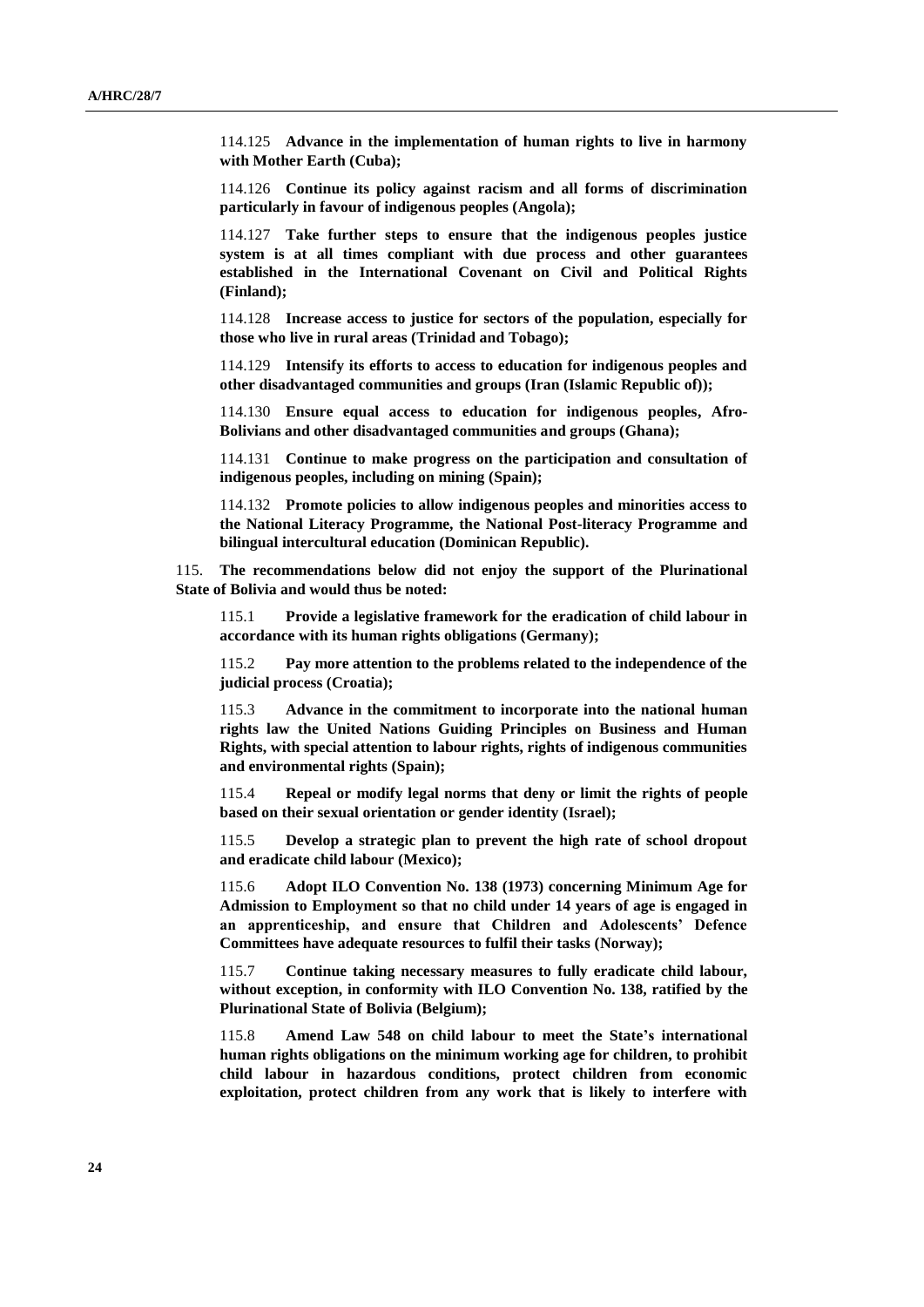**their education, and progressively raise the minimum age of employment (Canada);**

115.9 **Protect and fulfil children's rights, eradicating child labour and the sexual exploitation of minors (Israel);**

115.10 **Develop a National Strategic Plan for the Progressive Elimination of Child Labour, with short- and medium-term goals as well as follow-up and evaluation mechanisms, both quantitative and qualitative, and endowed with financial resources for its implementation at the national, departmental and municipal level (Spain);**

115.11 **Step up reform of the justice system with a view to addressing effectively access to justice, interference in judicial proceedings and the backlog of cases (Slovakia);**

115.12 **Take legislative as well as practical steps to ensure that judicial procedures including that against Mr. Tóásó are conducted in a just, transparent, and impartial manner, in full respect of human rights norms, including the recommendations of United Nations mechanisms (Hungary);**

115.13 **Adopt measures to end violations to due process in judicial proceedings (Israel);**

115.14 **Ensure the protection of human rights defenders and journalists as well as efficient and impartial investigation of threats and attacks targeting them (Czech Republic);**

115.15 **Recognize that independent and free media are an essential component of a functioning democracy, and allow all journalists and media outlets to operate without fear (United States of America).**

116. **The Plurinational State of Bolivia considers that the above-mentioned recommendations in paragraph 115 are not up to date, and do not reflect the current situation.**

117. **All conclusions and/or recommendations contained in the present report reflect the position of the submitting State(s) and/or the State under review. They should not be construed as endorsed by the Working Group as a whole**.